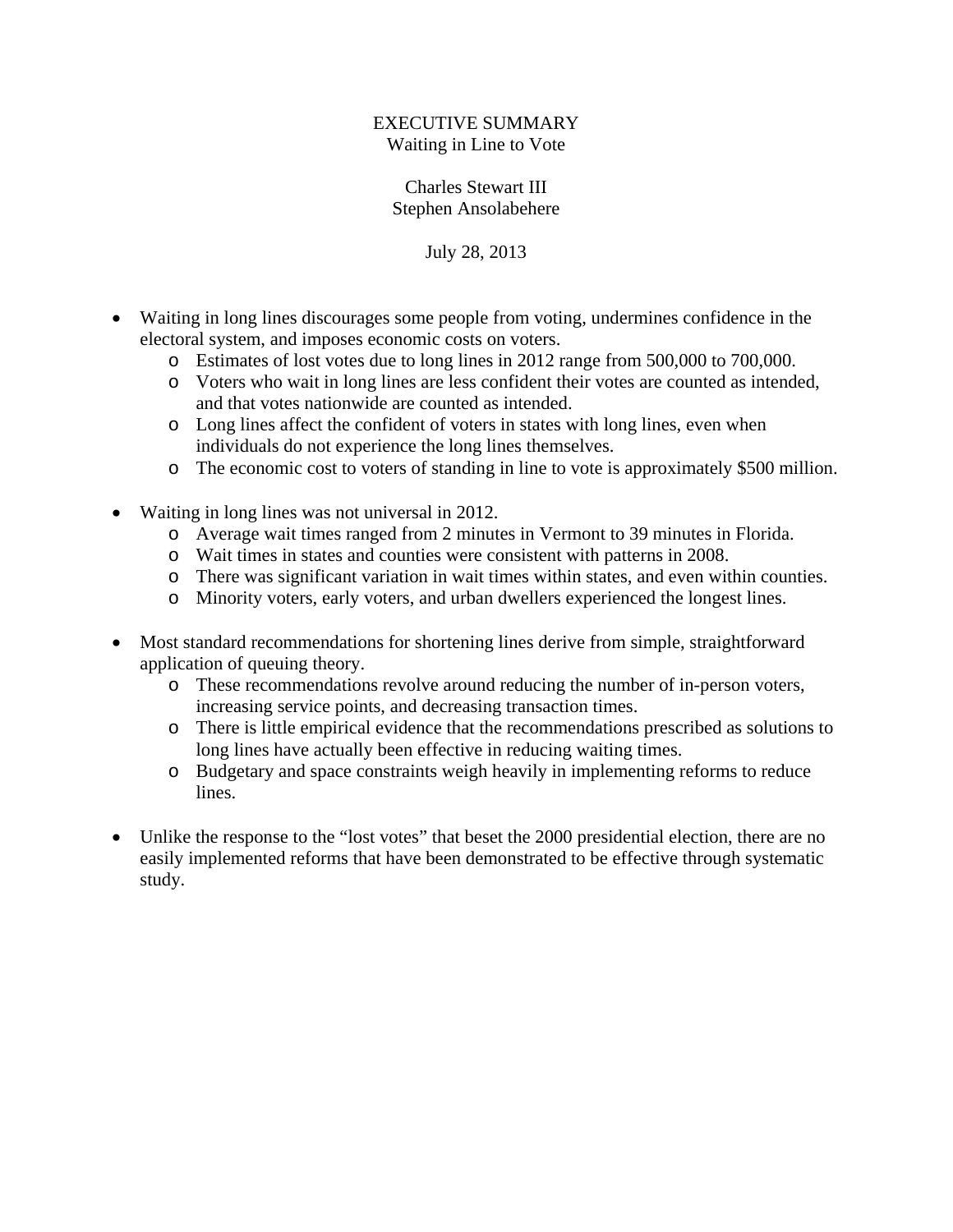Waiting in Line to Vote

Charles Stewart III<sup>1</sup> Stephen Ansolabehere

July 28, 2013

Waiting in line to vote is the most visible sign of the administrative friction of managing elections.

The visibility of long lines makes them a convenient symbol for those who seek to improve election administration. However, absent comprehensive, reliable information about lines where they appear, who endures them, and strategies to mitigate them — it is easy to flail at the problem without making much progress. The purpose of this white paper is to lay the groundwork with some evidence about where long lines occur and what is thought to cause them. The major points are these:

- *Long lines are costly.* Not only does waiting impose a monetary cost on voters, it discourages some from voting altogether, and ultimately undermines the confidence that citizens have in the electoral process.
- *Long lines are not universal.* They are concentrated in a handful of states. Racial minorities tend to wait to vote longer than white voters; city dweller wait longer than suburbanites and rural residents.
- *The scientific field of queuing theory can help frame thinking about polling place lines.* This theory helps to clarify the possible causes of inordinately long lines, and suggests strategies for improvements.
- *The research on the effectiveness of strategies to mitigate long lines at the polls is thin.* Unlike the problem with voting machines unearthed following the 2000 election, the literature provides no "magic bullets" that can be immediately applied to polling places in time to dramatically improve the voting experience by the 2016 presidential election.

## **The Costs of Lines**

Long lines at the polling place are often taken to be a sign that something is wrong. This need not always be the case. Lines can also be viewed as a sign that the public is excited by an election or the candidates. This alternative interpretation of lines is often associated with elections in emerging democracies, as the following Associated Press report from the 2005 Iraq general election suggests:

 $\overline{a}$ <sup>1</sup> Stewart is Kenan Sahin Distinguished Professor of Political Science at MIT and co-director of the Caltech/MIT Voting Technology Project. Contact e-mail: cstewart@mit.edu. Ansolabehere is Professor of Government at Harvard University. Contact e-mail: sda@gov.harvard.edu. Research assistance was provided by James Dunham.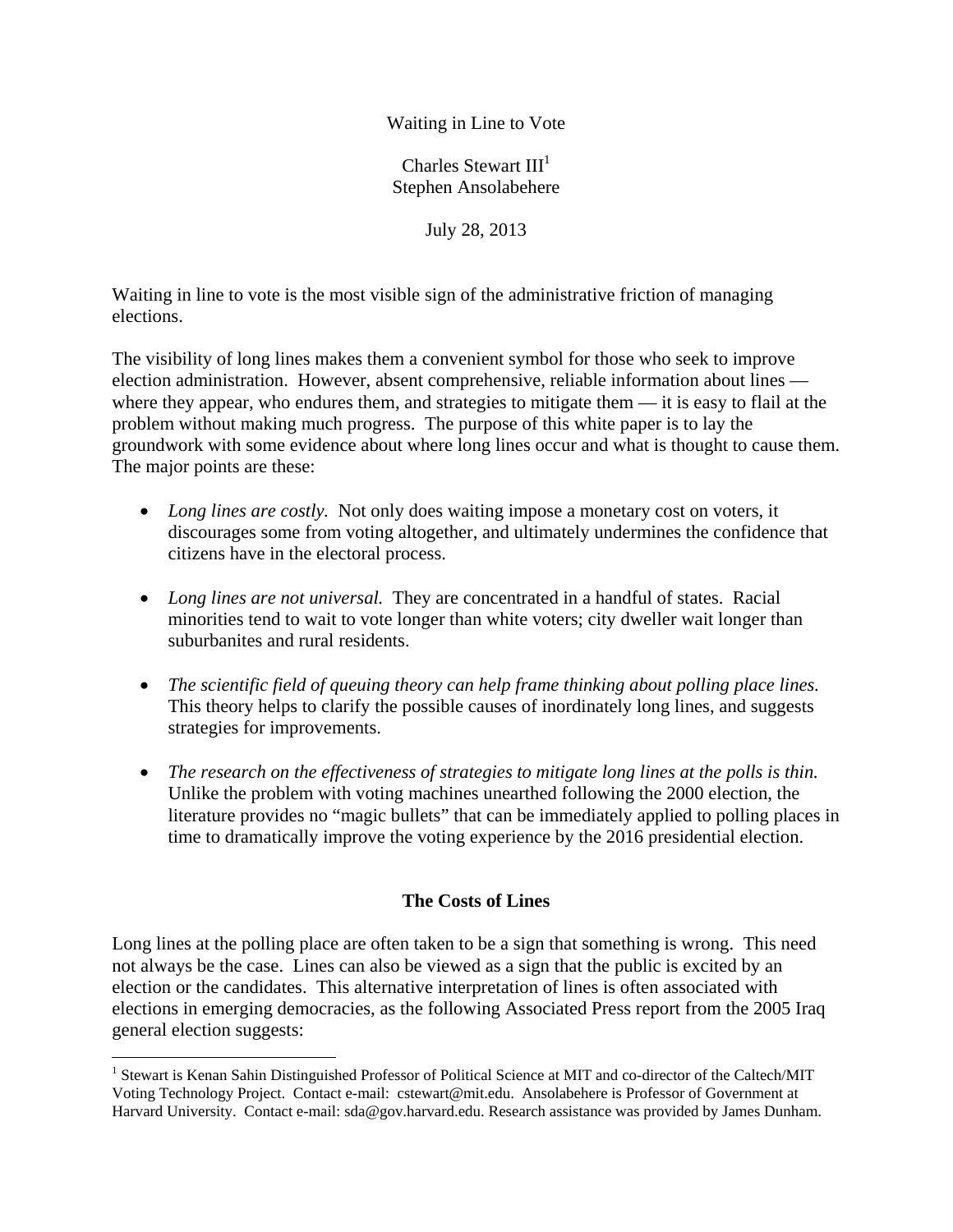BAGHDAD -- Iraqis embraced democracy in large numbers Sunday, standing in long lines to vote in defiance of mortar attacks, suicide bombers and boycott calls. Pushed in wheelchairs or carts if they couldn't walk, the elderly, the young and women in veils cast ballots in Iraq's first free election in a half-century. . . . "I am doing this because I love my country, and I love the sons of my nation," said Shamal Hekeib, 53, who walked with his wife 20 minutes to a polling station near his Baghdad home. $<sup>2</sup>$ </sup>

The American electoral context is certainly less dire than that in countries such as Iraq. Still, considering the fact that long lines are sometimes used as an indicator of citizen confidence in democracy, we should provide evidence of the alternative view. Here, we provide evidence about three ways in which long lines may be regarded as a problem in American elections: they may discourage voting, lower voter confidence, and impose economic costs on voters.

#### *Long lines may discourage voting.*

 $\overline{a}$ 

Long lines may discourage some from voting, thus undermining the quality of elections as an expression of the people's will. Still, an important question needs to be addressed up front: when is a line to vote "too long"?

We could answer this question one of two ways. First, we could observe actual lines, noting the point at which newly arriving voters decide not to join the line ("balking" in the language of queuing theory) — or how long people waited in line until they left ("reneging"). Few studies have addressed this question directly, and none at the national level, so it is not possible to estimate the size of the deterrent effect of long lines in presidential elections.3

An indirect way to answer this question is via survey research. In November 2008, right before the presidential election, the Marist poll asked of 716 adults, "What is the longest amount of time, in minutes, that you would wait on line to vote?" Here, 41% responded "as long as it takes," with 27% answering "30 minutes or less," 17% "31 to 60 minutes," and 15% "more than an hour."

Because "as long as it takes" is a socially desirable response, it is likely that the willingness of voters to wait in line is less than what is reflected here. However, even if we take the responses to the Marist poll at face value, a significant fraction of voters are unwilling to wait as long as it takes to vote. This suggests that the prospect of long lines

<sup>2</sup> Sally Buzbee, "In Iraq, long lines, much joy and violence and uncertainty," *Associated Press,* Jan. 31, 2005, accessed via *LexisNexis Academic.* <sup>3</sup>

<sup>&</sup>lt;sup>3</sup> The best published research in this regard was by Spencer and Markovits, who collected data during the 2008 presidential primary in California by observing 30 polling stations across three counties. They discovered a positive correlation between the number of people standing in line and the probability of someone in line reneging. See Douglas M Spencer and Zachary S Markovits, "Long Lines at Polling Stations? Observations from an Election Day Field Study," *Election Law Journal* 9, no. 1 (2010).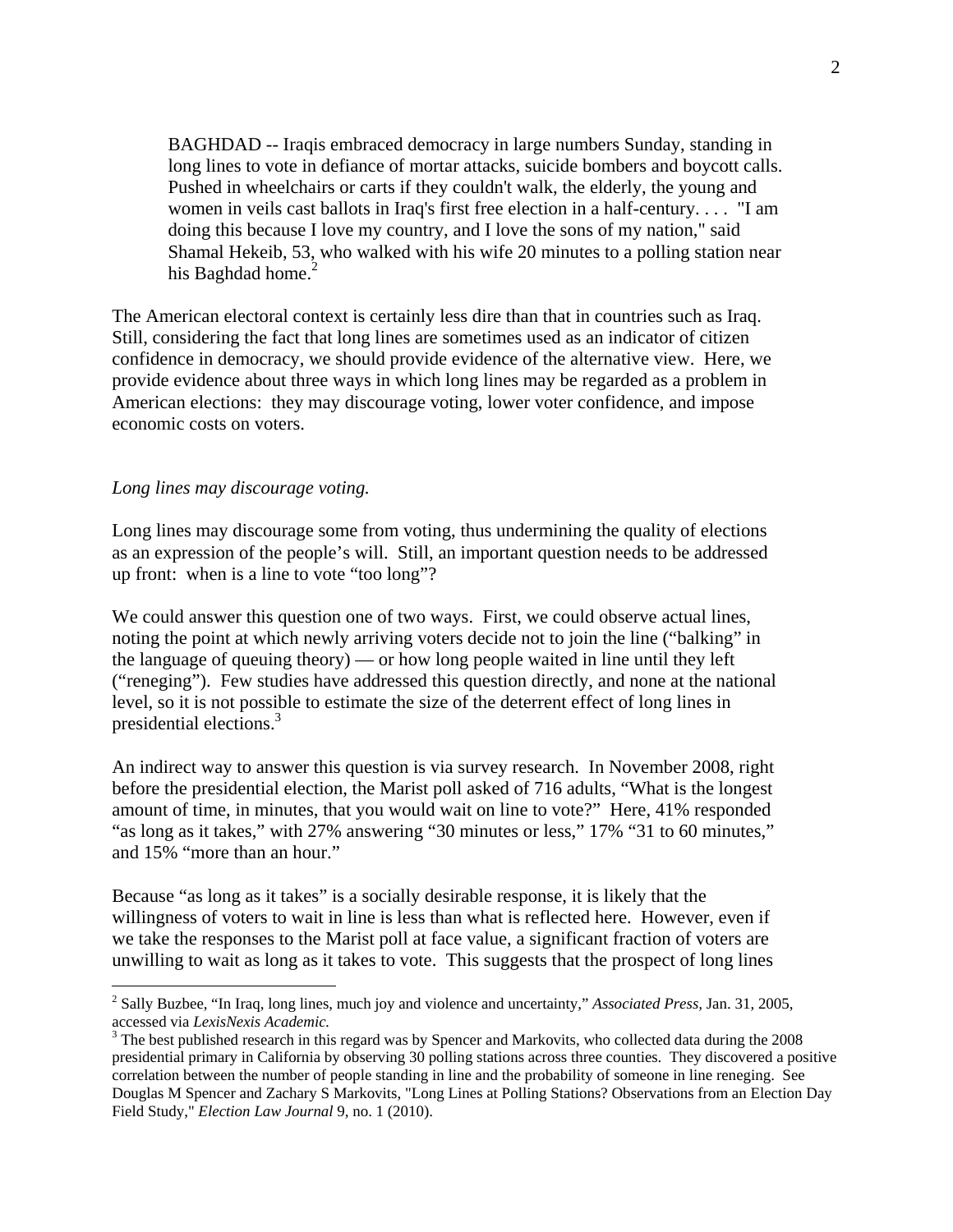can serve as a deterrent to some voters turning out — precisely which voters these may be is still an open question.

Other survey research studies provide us with estimates of how many people did not vote because of long lines. Responses to the 2012 Voting and Registration Supplement (VRS) of the Current Population Survey suggest that over 500,000 eligible voters failed to vote because of a list of polling place problems that include long lines — inconvenient hours or polling place location, or lines too long. On the other hand, among non-voting respondents to the 2012 Cooperative Congressional Election Study (CCES), 0.8% stated that the main reason they did not vote was that "lines at the polls were too long." If we apply this percentage to the 91.6 million eligible voters who failed to vote in  $2012<sup>4</sup>$  we calculate that there were 730,000 non-voters due to long lines in the most recent federal election.<sup>5</sup>

#### *Long lines can reduce voter confidence in elections.*

 $\overline{a}$ 

While long lines can cause voters to be turned away at the polls, the greater effect is on those who turn out to vote. Responses to the SPAE suggest that waiting a long time to vote reduces the confidence voters have that their votes are counted. For instance, among Election Day voters, 68% of those who waited ten minutes or less to vote stated they were very confident their vote was counted as intended, compared to 47% of voters who waited over an hour.<sup>6</sup> For early voters, the difference in confidence was only slightly less: 69% of those waiting ten minutes or less were very confident, compared to 54% who waited an hour or more.

What is more, the experience of waiting in a long line influences the judgments that form in voters' minds about the quality of vote counting throughout the nation. The following table reports the percentage of voters who were very confident that votes were counted as intended in their county, state, and nationwide, as a function of how long they waited to vote. Among Election Day voters who waited 10 minutes or less, 68% were very confident *their own vote* was counted as intended, 56% were very confident that votes *throughout their county* were counted as intended, etc.<sup>7</sup>

<sup>&</sup>lt;sup>4</sup> Turnout and data about eligible voters was obtained at the web site of the United States Elections Project, http://elections.gmu.edu.

<sup>&</sup>lt;sup>5</sup> There are no statistically significant differences along race, income, or education among those citing long lines as the reason for not voting in the 2012 CCES.

<sup>&</sup>lt;sup>6</sup> Research by Sances and Stewart, among others, has shown that the most important influence on answers to the question about whether one's vote was counted as intended is the partisanship of the respondent — respondents who voted for the winning candidate are generally more confident their vote was counted properly than those who voted for the losing candidate. See Michael Sances and Charles Stewart, III, "Partisanship and Voter Confidence, 2000- 2010," in *MIT Political Science Department Working Papers* (2012). In a multivariate statistical analysis that adds controls for partisanship and state of residence of the voter, the relationship reported here, between voter confidence and wait times, remains.

<sup>&</sup>lt;sup>7</sup> With the exception of the last cell entry — attitudes among early voters about whether votes nationwide were counted as intended — the differences reported in Table 1 remain once we control statistically for the party identification of the respondent and the respondent's home state.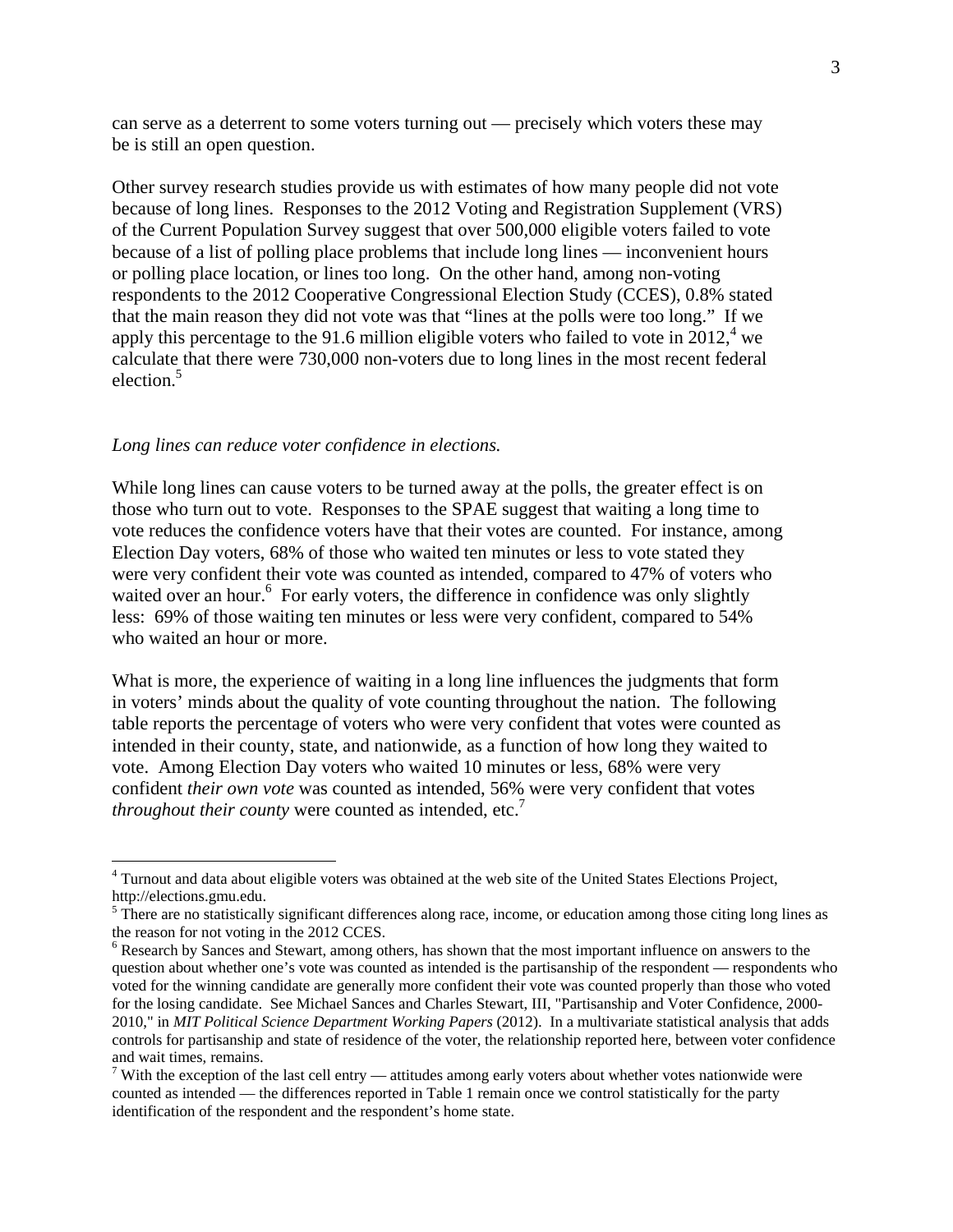|                       | <b>Election Day voters</b>   |                           | Early voters                 |                           |  |
|-----------------------|------------------------------|---------------------------|------------------------------|---------------------------|--|
|                       | Waited 10<br>minutes or less | Waited an<br>hour or more | Waited 10<br>minutes or less | Waited an<br>hour or more |  |
| Their own vote        | 68%                          | 47%                       | 69%                          | 54%                       |  |
| Votes in their county | 56%                          | 32%                       | 57%                          | 48%                       |  |
| Votes in their state  | 46%                          | 23%                       | 43%                          | 34%                       |  |
| Votes nationwide      | 24%                          | 13%                       | 23%                          | 21%                       |  |

Table 1. Percentage of respondents very confident that votes were counted as

Finally, the existence of long lines influences assessments made about the accuracy of vote counting *even among those who do not experience long lines.* Consider, for instance, individual voters who live in states with long average wait times, but who did not experience long lines themselves. Among voters who live in the five states with the longest average wait times in  $2012<sup>8</sup>$  but who reported that they, themselves, did not have to wait at all to vote, 23% said they were very confident that votes in their state were counted as intended. This compares to similarly-situated voters in the five states with the shortest average wait times, 63% of whom were very confident that votes in their state were counted as intended.<sup>9</sup>

#### *Long lines impose monetary costs on voters.*

 $\overline{a}$ 

Finally, there are monetary costs to waiting in line to vote. Even if these costs are regarded by voters and by society as a reasonable price to pay for exercising the franchise, and even if voters receive paid time off to vote, time spent waiting to vote represents the lost opportunity of voters to engage in productive work or leisure time activities. If costly solutions are proposed to reduce waiting times, it would be useful to have an estimate of what waiting in line to vote costs Americans in economic terms.

We are aware of no published analysis that attempts to place an economic value on the time that Americans spend waiting to vote. A simple way to produce a ballpark estimate is to multiply the total number of hours waiting in line by average hourly earnings. Based on an average wait time in 2012 of 13.1 minutes as reported below and an estimate that 105.2 million people voted in-person in 2012 (either on Election Day or in early voting), we calculate that voters spent a total of 23.0 million hours waiting to vote in  $2012$ <sup>10</sup> According to the U.S. Bureau of Labor Statistics, average hourly earnings were

<sup>&</sup>lt;sup>8</sup> These states were Florida, the District of Columbia, Maryland, South Carolina, and Virginia. Oregon and Washington are excluded from this analysis, because so few voters in those states vote in-person.

<sup>&</sup>lt;sup>9</sup> These findings remain in a multivariate statistical model in which we control for the party identification of the respondent.

 $10$  The in-person turnout estimate starts with Professor Michael McDonald's 2012 turnout estimate of 129.1 million. http://elections.gmu.edu/Turnout 2012G.html. Using the 2012 Voter Registration Supplement of the CPS, we can estimate that 81.5% of voters voted in-person. Multiplying the turnout estimate by the estimate of the rate of inperson voting yields 105.2 million.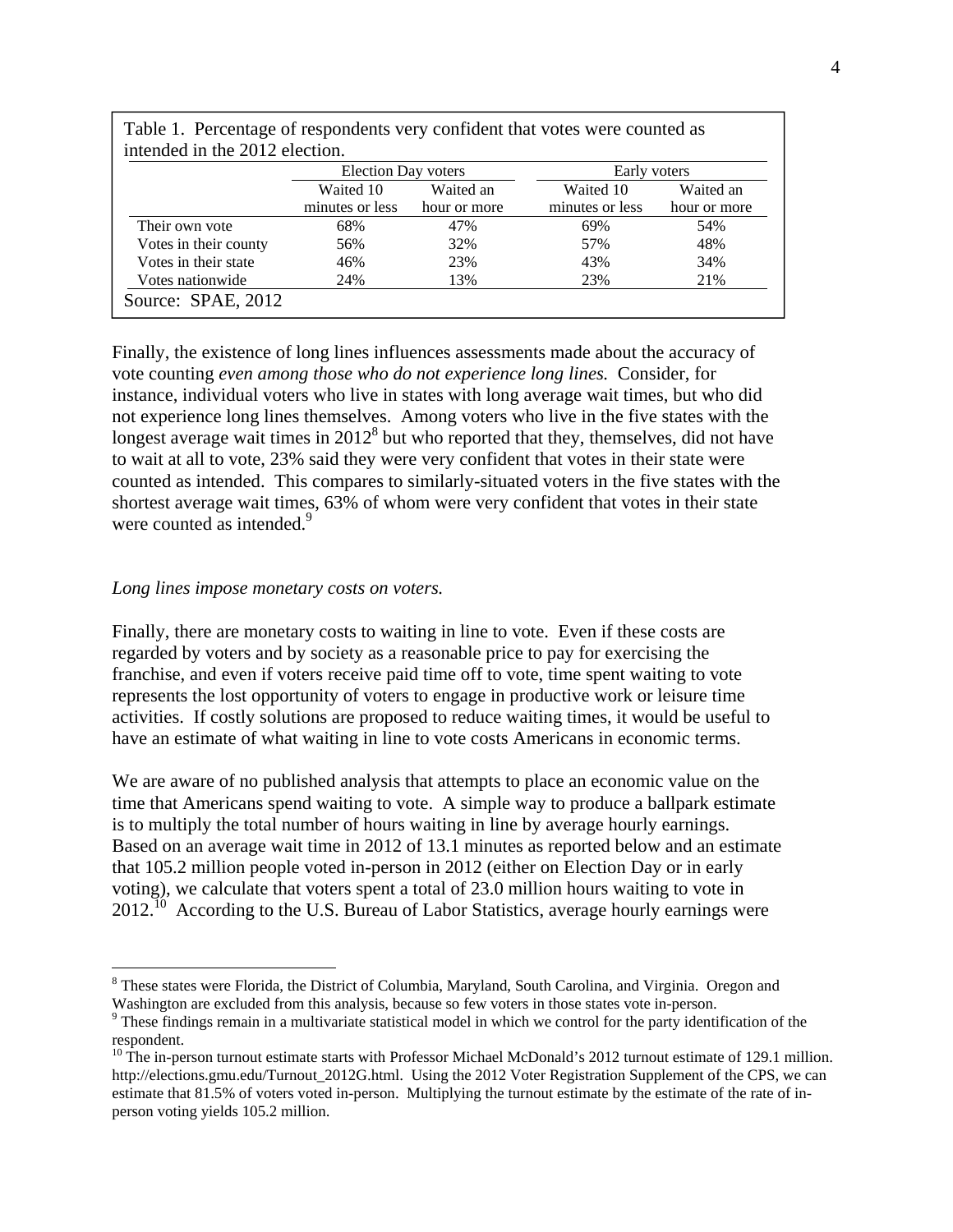\$23.67 in November 2012. Multiplying the number of hours waiting to vote by average hourly earnings yields an economic cost estimate of \$544.4 million.

We have no opinion about whether this amount is "too high," "too low," or "just right." However, it is of a similar magnitude to previous estimates about the annual costs of administering elections in the U.S. For instance, in 2001 the Caltech/MIT Voting Technology Project estimated that local governments spent about \$1 billion conducting and administering elections in 2000.<sup>11</sup> If we combine the estimated costs borne by local governments conducting elections with the economic cost of waiting in line, a significant fraction of the economic cost of conducting a presidential election is the time spent by voters waiting in line.

To summarize, long lines at the polls impose real costs, economic and otherwise, though it is important to keep those costs in perspective. Long lines reduce turnout by a small amount; the bigger practical effect is the inconvenience imposed on those who do turn out to vote, an inconvenience that is not uniformly borne by all voters. Not only are some voters inconvenienced by long lines, but the existence of long lines undermines confidence in the electoral system, even among those who do not encounter lines themselves.

#### **Basic Facts about Lines**

To help focus attention on the distribution of long lines in the United States, we turn our attention to the evidence we can adduce about who waits in line, and how long they wait, by using answers to two major academic surveys, the Cooperative Congressional Election Study (CCES) and the Survey of the Performance of American Elections (SPAE).<sup>12</sup>

Relying on responses to the 2008 and 2012 CCES, the following table reports the distribution of responses to the question, "Approximately, how long did you have to wait in line to vote?"

 $\overline{a}$ 

<sup>&</sup>lt;sup>11</sup> Caltech/MIT Voting Technology Project, *Voting: What Is/What Could Be* (Pasadena, Calif. and Cambridge., Mass.: Caltech and MIT, 2001).

<sup>&</sup>lt;sup>12</sup> Ansolabehere and Stewart are the principal investigators of the CCES and SPAE, respectively. Both are Internet surveys and both ask an identical question concerning the amount of time voters waited at the polls. In 2012, the CCES interviewed 54,535 adults, 39,675 of whom voted; the SPAE interviewed 10,200 registered voters, 9,336 of whom voted. The CCES asks fewer questions about election administration, but has a larger sample size that is distributed across the nation in proportion to population. The SPAE focuses its questions entirely on election administration, with a smaller sample size distributed *within states* in proportion to population. Depending on the nature of the analysis, one survey will be more appropriate to use than the other. In some cases, specifically estimating waiting times within states, we can combine the two surveys to create more precise estimates.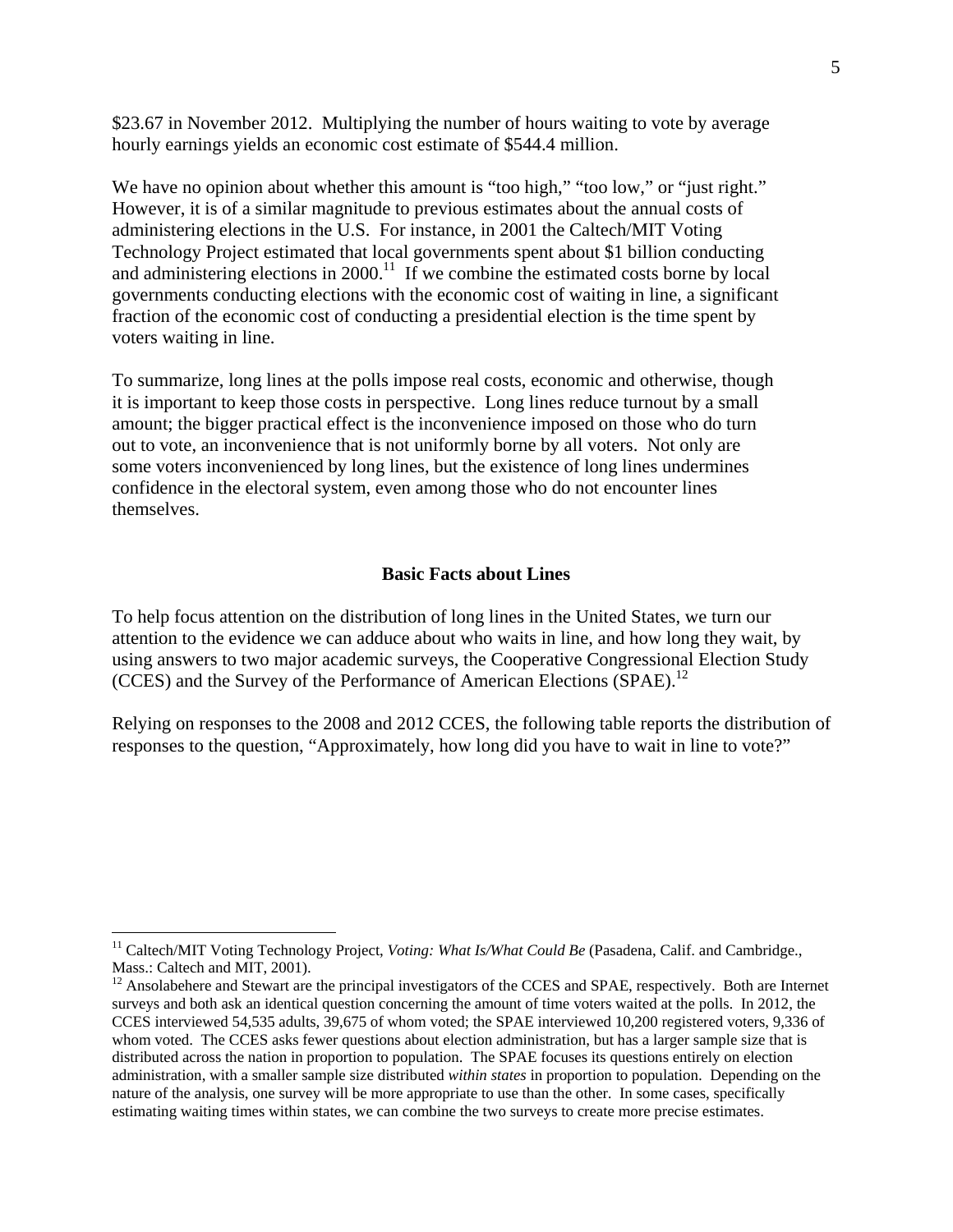| Table 2. Average waiting times to vote, 2008 and 2012 |        |        |  |  |  |  |
|-------------------------------------------------------|--------|--------|--|--|--|--|
|                                                       | 2008   | 2012   |  |  |  |  |
| Not at all                                            | 36.8%  | 37.3%  |  |  |  |  |
| Less than 10 minutes                                  | 27.6%  | 31.8%  |  |  |  |  |
| 10-30 minutes                                         | 19.0%  | 18.4%  |  |  |  |  |
| 31-60 minutes                                         | 10.3%  | 8.6%   |  |  |  |  |
| More than one hour                                    | 6.3%   | 3.9%   |  |  |  |  |
| Average (min.)                                        | 16.7   | 13.3   |  |  |  |  |
| 95% margin of error                                   | 0.1    | 0.1    |  |  |  |  |
| (min.)                                                |        |        |  |  |  |  |
| N                                                     | 18,836 | 30,124 |  |  |  |  |
| Source: CCES, 2008 and 2012.                          |        |        |  |  |  |  |

Most voters in the past two general elections did not wait very long to vote. Roughly one-third report not waiting at all, and roughly two-thirds report waiting ten minutes or less.

It is important to note, though, that among those who wait more than one hour, the waits can be quite long. Among those waiting more than an hour in these two presidential elections, the average reported wait time was 109 minutes in 2008 and 110 minutes in 2012. Viewed another way, 31% of the total time waiting to vote in 2012 was endured by the 3.9% of voters who waited more than an hour to vote. (In 2008, voters waiting more than an hour accounted for 40% of all time consumed in line.)

By far, the longest lines occur in presidential elections. The same waiting-in-line question has been asked in other studies sponsored either by the CCES or SPAE projects in recent years. The answers allow us to gauge average waiting times in lower-turnout elections. In the 2006 CCES, for instance, the average waiting time in that midterm federal election was 6.6 minutes. In the 2008 "Super Tuesday" presidential primaries, the average wait time was 3.9 minutes in the ten states that held a primary that day.

As these statistics suggest, there is significant variation in the amount of time people wait to vote. The variation is not distributed randomly among voters. We first review the geographic distribution of lines, followed by demographic characteristics of voters who wait.

## *The geography of waiting*

The factor that is associated with the biggest differences in wait times is the residence of the voter, in particular, the state where the voter lives. According to estimates derived by combining responses to the CCES and SPAE, average wait times in 2012 ranged from 1.5 minutes in Vermont to 39.2 minutes in Florida — a difference of a factor of 26 between these two states. The table in Appendix 1 reports the state estimates, along with 95% margins of error. The figure below displays the 2012 waiting times graphically.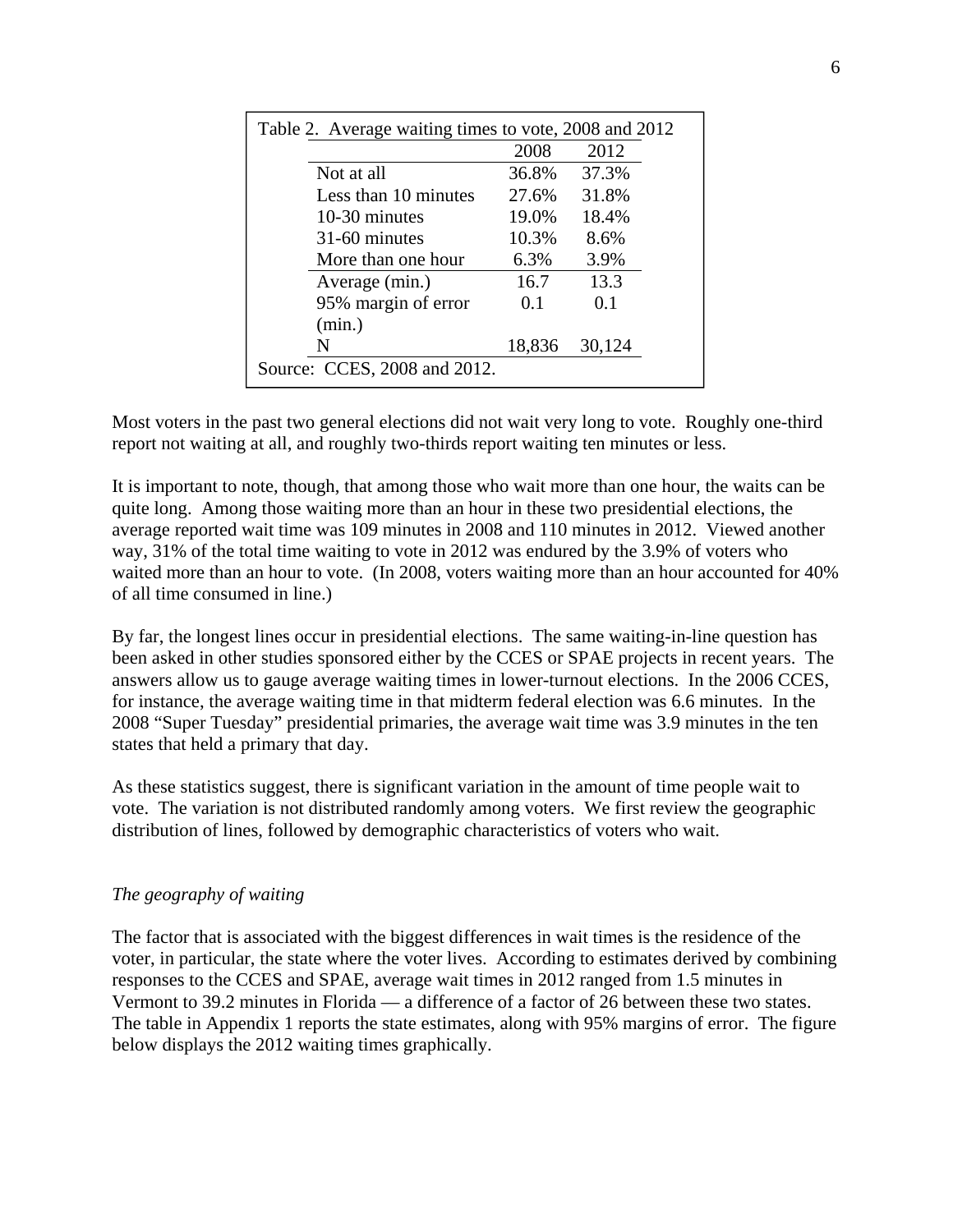

The following map helps to highlight the regions of the country where line length tends to be longer or shorter. (Oregon and Washington, which primarily use vote-by-mail, are not shaded in this map.) The shortest waiting times tend to occur in the western half of the country and in the northeast, while the longest waits tend to occur in the lower eastern seaboard.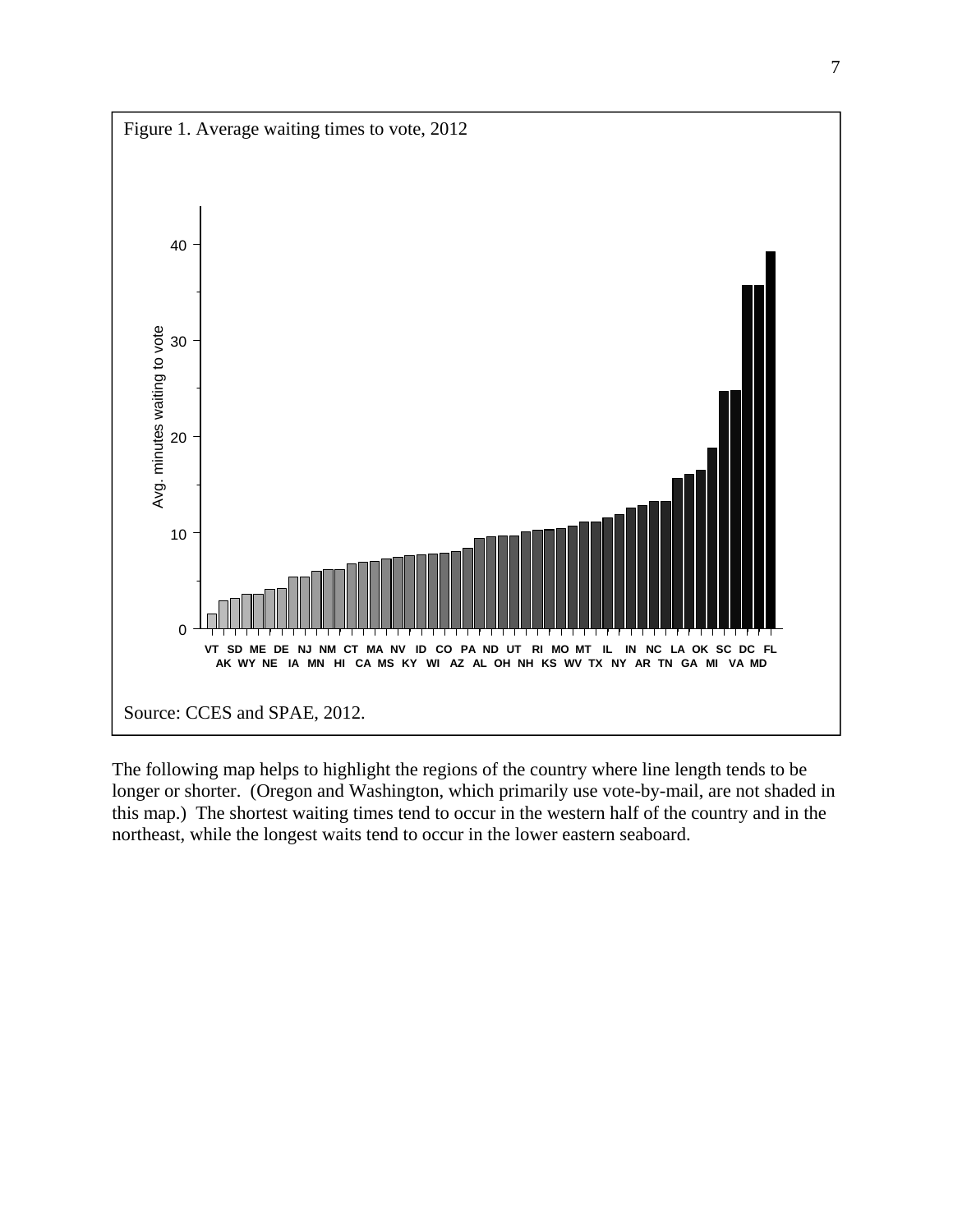

Waiting times also vary within states. Consider two urbanized states that are toward the ends of the spectrum, New Jersey, with an average wait time of 5 minutes, and Florida, averaging 39 minutes. In New Jersey, average wait times ranged from 3.6 minutes in Gloucester County to 10 minutes in Union County.<sup>13</sup> In Florida, average estimated wait times range from 5.7 minutes in Marion County to 136.6 minutes in Lee County.<sup>14</sup>

There is also variation within counties. Unfortunately, it appears that very few local election officials systematically collect waiting times at the polls, and fewer still make those reports available to the public. One exception, which allows us to catch a glimpse into local variation, is Broward County, Florida, which in 2012 posted regular updates about estimated waiting times at the 17 early voting sites in the county. The following graph shows the average posted waiting times, for each day of the early voting period, for each early voting location. The graphs in the figure are ordered according to the overall average wait time for each early voting site, ranging from 14 minutes at the Supervisor of Elections branch office at the E. Pat Larkins Community Center, to 2.6 hours at the Tamarac Branch Library. The solid line in each graph plots the average posted wait time each day. The horizontal dashed line shows the average across the entire early voting period.

 $\overline{a}$ 

<sup>&</sup>lt;sup>13</sup> These estimates take into account counties for which we have 25 or more observations per county. The 95% confidence intervals are 1.6 minutes for Gloucester and 4.5 for Union.<br><sup>14</sup> The 95% confidence intervals are 1.6 minutes for Marion County and 11.4 minutes for Lee County.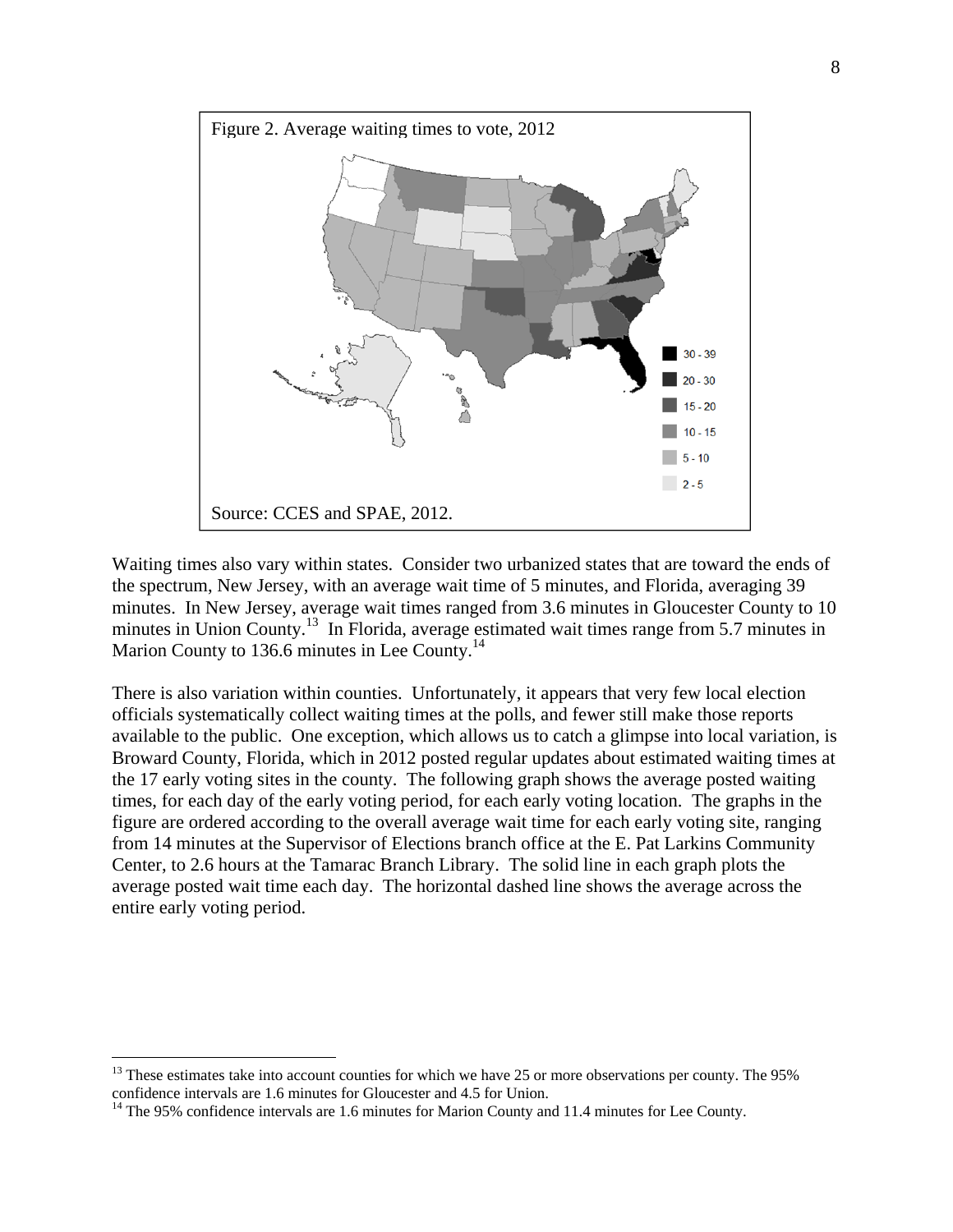

The great variation across states suggests there are state-specific factors, such as laws, regulations, and state norms, which influence how long voters wait to vote. The great variation within states suggests that there is further influence of demographics and local administrative practices in determining line lengths at the polls.

Waiting times vary across all levels of geography, ranging from the state level to the level of the particular polling place. *Why* we have such geographic variation remains largely a matter of speculation. As we show below, demographics explain some of these differences. However, demographics are insufficient to explain why the average Floridian waits 26 times longer to vote than the average Vermonter, or why the average early voter at the Tamarac Branch Library waits three times longer than the average early voter at the E. Pat Larkins Community Center.

There is one final topic to be visited under the heading of the geography of waiting: the persistence of waiting times from one election to the next. When we compare the estimated average wait times at the state level in 2012 with 2008, we see remarkable consistency, which is illustrated in the following graph. In Figure 4, we plot the average wait time by state in 2012 along the *y-*axis, and the 2008 average along the *x-*axis. (The axis scales are logarithmic, which aids in the legibility of the individual data points.) The diagonal line helps to orient us and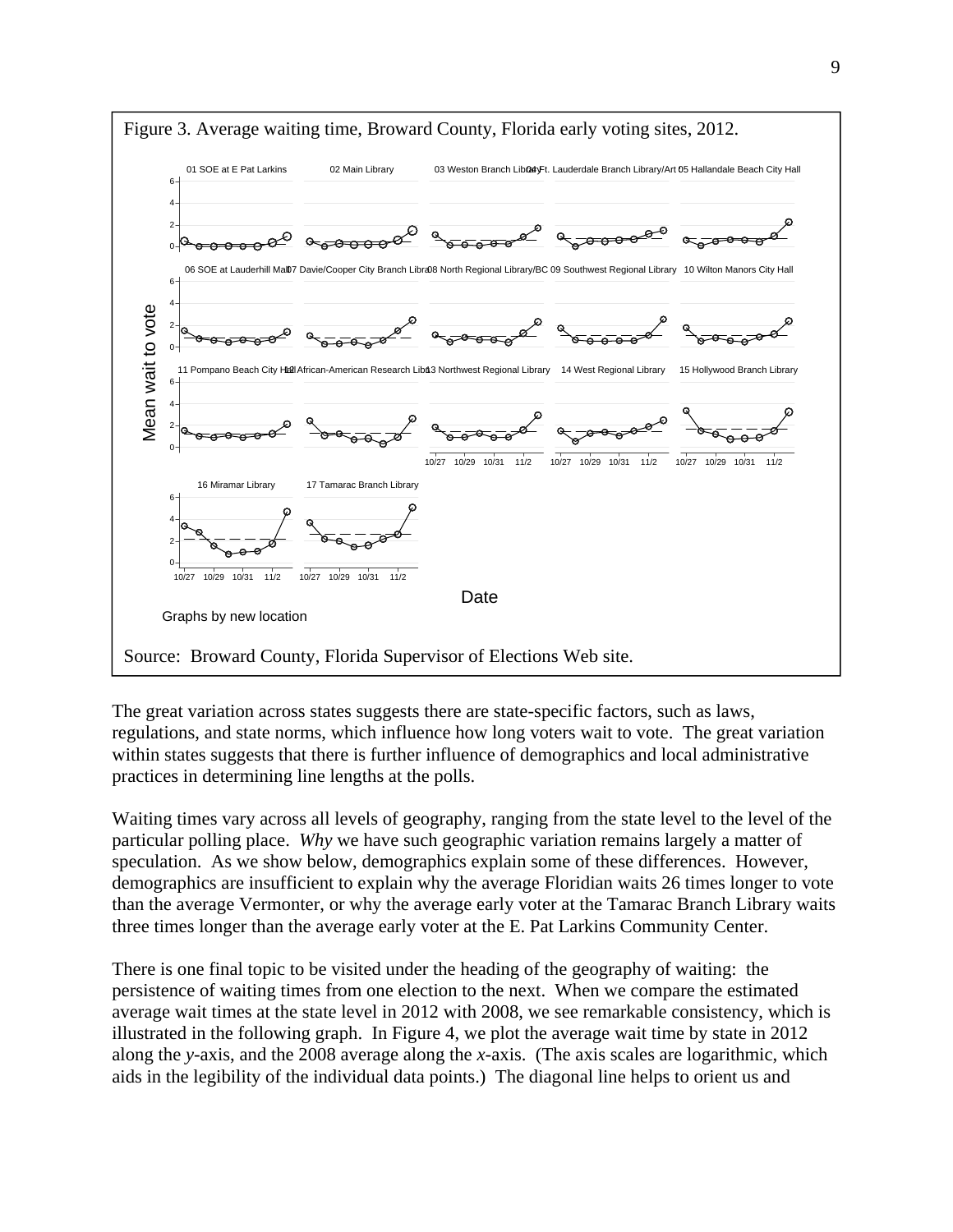inform us which states showed increases in wait time in 2012, compared to 2008 (above the line), and which showed decreases (below the line).



States with long wait times in 2012 generally had long wait times in 2008. There are certainly some exceptions. Still, if one wanted to predict which states would have long wait times in 2012, the best place to start would be to identify those states with long wait times in 2008.

This observation is important for thinking about how to tackle the problem of long lines. In the wake of the long lines in 2012, many commentators and election officials pointed out factors that were unique to the 2012 election as the causes. The best example is Florida, which saw significant changes in its election law which, in hindsight, seem ripe to have caused longer lines at the polls. (Some of these changes include cutting the early voting period significantly and lengthening the text on the ballot to describe referenda.) While such one-off events may have increased waiting times on the margin, they often were building off of waiting times that were long to begin with. To be effective in tackling the problem of long lines at the polls, it is important to understand both the long-term and short-term factors that lead to them, which may be distinct.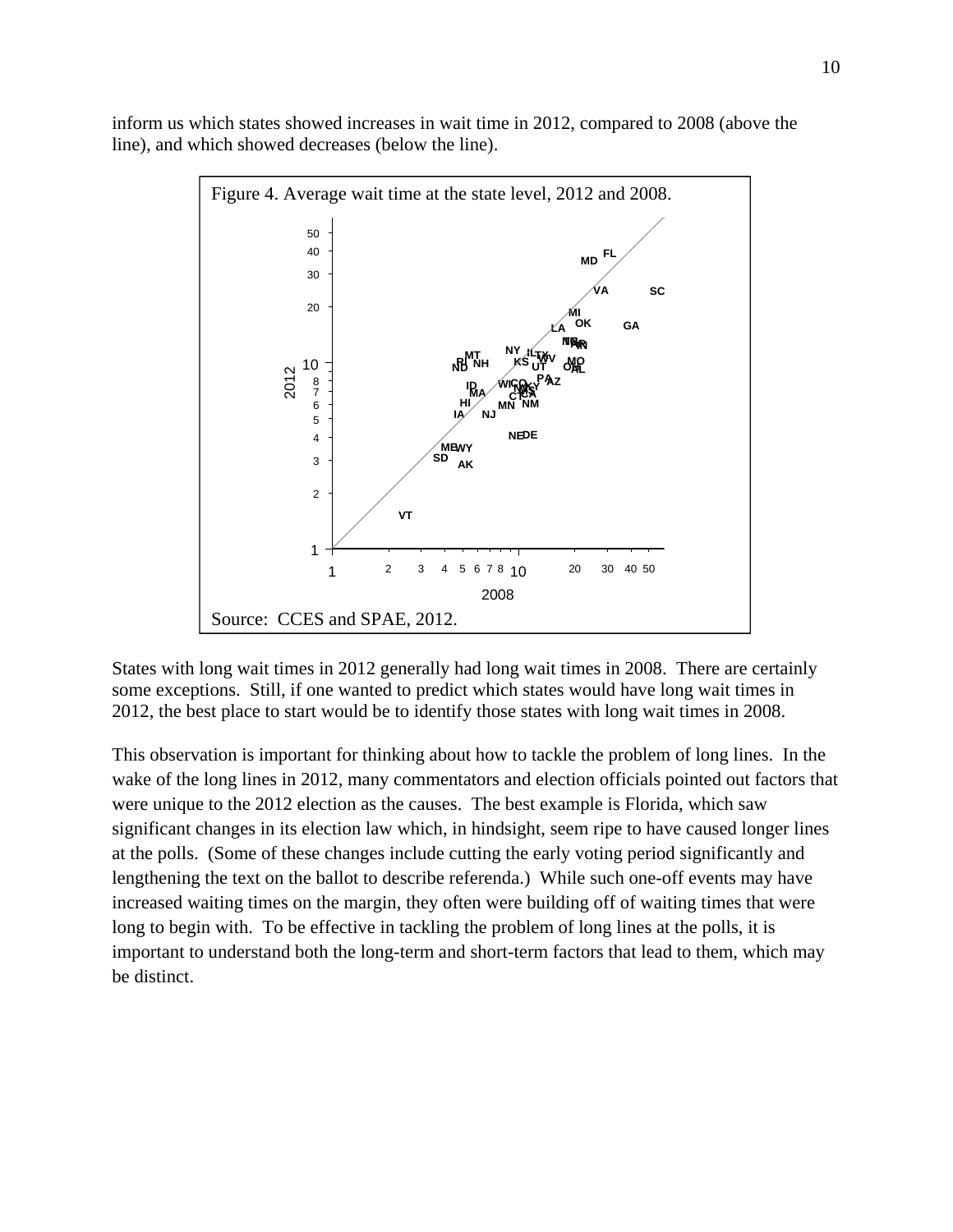#### *The demography of waiting*

 $\overline{a}$ 

Not only are wait times unevenly distributed geographically, they are unevenly distributed demographically, as the following statistics, drawn from the CCES, illustrate:

- 1. *Mode of voting.* Early voters in 2012 waited an average of 18 minutes, compared to 12 minutes for Election Day voters.<sup>15</sup>
- 2. *Race of voters.* Minority voters waited longer to vote than white voters. The following table reports the average wait times for the different racial groups recorded in the CCES. White voters waited an average of 12 minutes to vote, compared to 24 minutes for African American voters and 19 minutes for Hispanic voters. These differences largely remain when we control for the state of residence and mode of voting (Election Day *vs.* early voting).  $^{16}$

| Table 3. Average wait time by racial groups, 2012 |      | 95% margin |
|---------------------------------------------------|------|------------|
| Race                                              | Avg. | of error   |
| White                                             | 11.6 | 0.3        |
| <b>Black</b>                                      | 23.3 | 1.6        |
| Hispanic                                          | 18.7 | 2.2        |
| Asian                                             | 15.4 | 3.0        |
| Native American                                   | 13.3 | 3.2        |
| Mixed                                             | 13.6 | 2.0        |
| Other                                             | 13.3 | 2.0        |
| Middle Eastern                                    | 11.7 | 6.0        |
| Source: CCES, 2012                                |      |            |

3. *Population density.* Voters in densely populated neighborhoods wait longer to vote than voters from sparsely populated areas. Respondents to the CCES who lived in the least densely populated ZIP Codes waited an average of 6 minutes to vote, compared to 18 minutes for residents of the most densely populated ZIP Codes.<sup>17</sup>

It is not the case that all socially relevant demographics are correlated with the waiting time of voters. For instance, there was little, if any, relationship between the household income and the length of time voters waited to vote. Voters from families with household incomes of less than \$30,000 waited an average of 12 minutes to vote, compared to 14 minutes for voters from families with incomes greater than \$100,000. This difference is statistically insignificant.

 $15$  This difference remains when we control for the state in which the respondent lives.

<sup>&</sup>lt;sup>16</sup> Before controlling for state of residence and mode of voting, the average wait time for African Americans is 12 minutes greater than that of whites; the average wait time for Hispanics is 7 minutes greater. After controlling, the differences are 9 and 7 minutes, respectively.

<sup>&</sup>lt;sup>17</sup> This analysis was performed, first, by merging population density data to the CCES, using ZIP Code, and then dividing the sample into equally populated quarters, or quartiles. Respondents from the least densely populated areas lived in ZIP Codes with a population density of 75 persons per square mile or less. Residents from the most densely populated areas lived in ZIP Codes with a population density of 2,739 persons per square mile or more.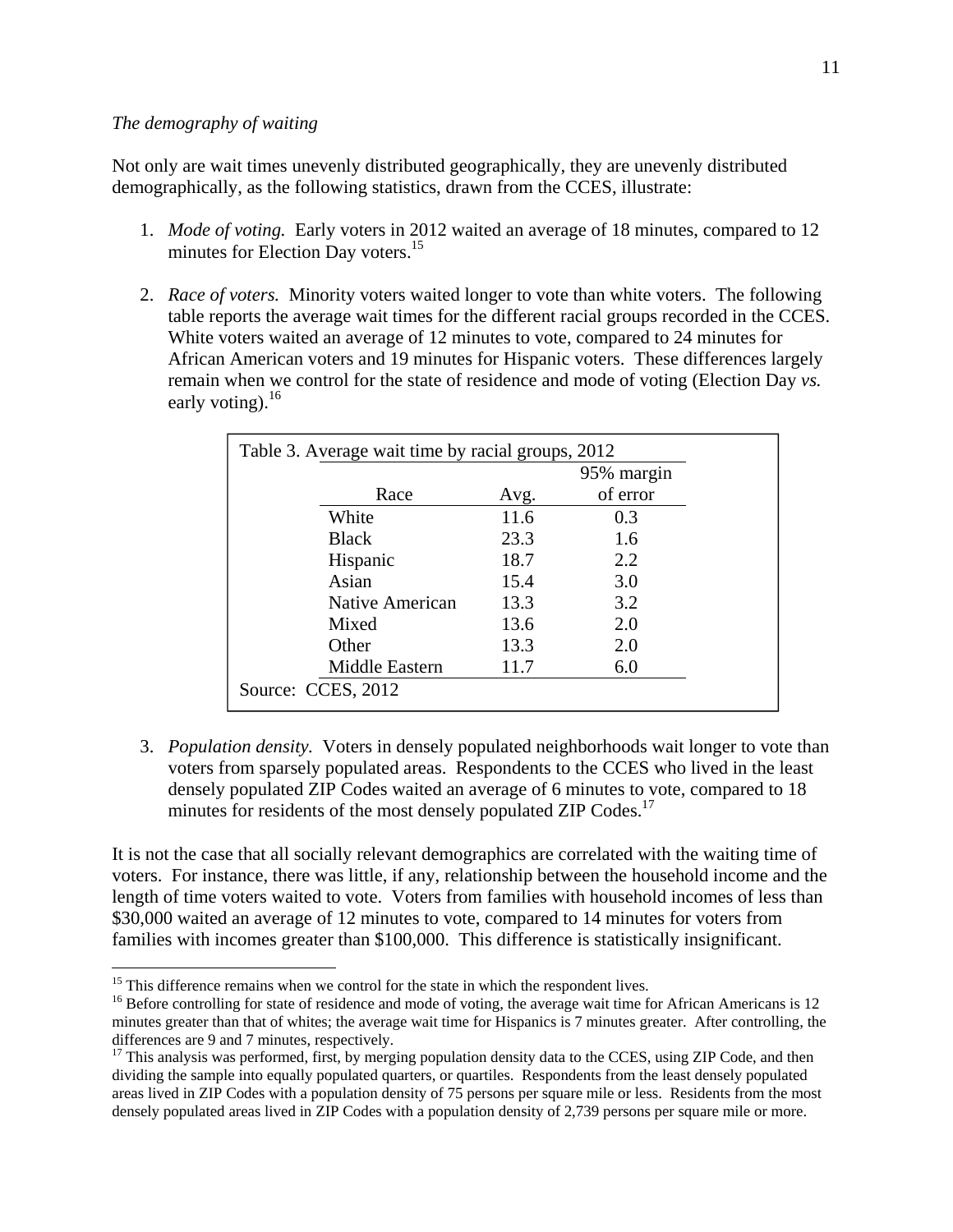## *Combining geography and demography*

The geographic and demographic factors discussed here that predict longer wait times are interrelated. For instance, African Americans are more likely than whites to live in urban areas, and are more likely to vote early. Each of these factors considered in isolation — being African American, living in an urban area, and voting early — is associated with longer waiting times. How do we assess these competing factors when they are clearly confounding each other? The standard way to distinguish between factors that are confounded in this way is through multivariate statistical analysis, such as multiple regression.

In Appendix 2, we have reported the results of such an analysis, in which the waiting time of individual respondents to the CCES are analyzed in terms of voting mode, race, and ZIP Code population density. The analysis begins with a simple multiple regression, and then adds geography as a control through a technique known as "fixed effects regression."

Avoiding a technical discussion of the statistical results reported in Appendix 2, the following points emerge from the analysis:

- The simple multivariate analysis shows that the differences in wait times between Blacks and Hispanics, on the one hand, and whites, on the other, hold up even once we account for differences in how different racial groups tend to vote in-person (on Election Day or early) and differences in the types of communities members of racial groups tend to live in (cities *vs.* rural areas).
- The fixed effects analysis shows that as we control for the residence of the respondent at a finer and finer level (from state to county to ZIP Code), differences between whites and Blacks decline consistently, to the point that when we control for location of residence at the county level, the difference between whites and blacks is cut in half, compared to the difference that is observed before we start doing statistical analysis.

This analysis suggests that minority voters do not tend to wait longer than white voters because of discrimination at the polls against individuals. Rather, the neighborhoods that have high minority populations tend to experience long waiting times for all voters in that neighborhood, regardless of the race of individual voters. Whites who live in racially diverse ZIP Codes wait to vote longer than whites who live in all-white neighborhoods; African Americans who live in predominantly white neighborhoods stand in shorter lines than African Americans who live in more diverse neighborhoods.

Based on a thorough review of the literature, there does not appear to be any easy explanation for why neighborhoods with large African American populations tend to be subjected to longer lines. It seems unlikely to be because of widespread concerted efforts to lengthen waiting times in minority communities for partisan gains, since the local governments of most of these communities are controlled by Democrats. In all likelihood, longer waiting times in minority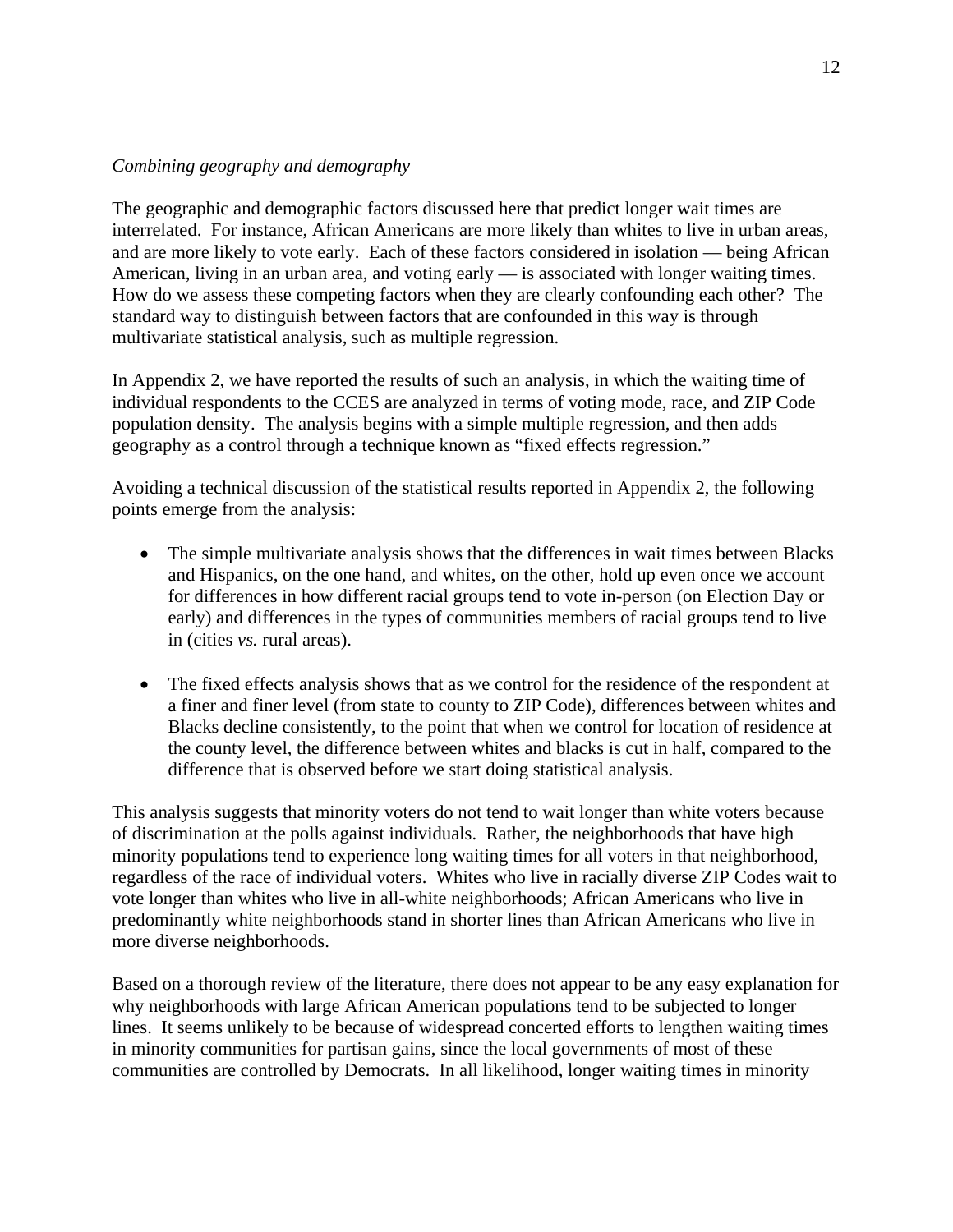communities are part of a larger pattern of government service maldistribution, of which election administration is just one piece.

#### **Queuing Theory and Election Lines**

The discussion of polling place lines up to this point has been cast at a very high degree of aggregation. However, the lines themselves occur on the ground, in particular polling places. It is quite possible for the wait at one precinct on Election Day to be more than an hour, while the wait at the neighboring precinct is less than ten minutes. Ultimately, the solution to long lines at the polls — in the places where they exist — will come through a better understanding of the particular factors that influence long lines at particular polling places.

The scientific discipline that analyzes waiting in line to receive a service is queuing theory, taught at business schools throughout the country.<sup>18</sup> In its simplest expression, queuing theory can be applied to the problem of long lines at the poll. Unfortunately, very few professional students of queues, from academia or the business world, have attacked the issue of queuing in the context of elections.<sup>19</sup> Therefore, the following comments are intended to help frame the problem of long polling place lines, and suggest the direction that such research could go if attended to by professionals in this area of specialization.

To start with the most basic building blocks, consider a simple case where people walk up to a counter to receive some type of service (this can be to check out of a supermarket, ride an amusement park ride, or register to vote). The setting can be summarized in the figure below, in which we have a population (of known or unknown size) that arrives to receive the service, stands in a queue, receives the service, and then departs.

1

 $18$  A (relatively) accessible introduction to queuing theory may be found in Chapter 4 of the online version of Richard C. Larson and Amedeo R. Odoni, *Urban Operations Research,* Prentice-Hall, 1981, available at http://web.mit.edu/urban\_or\_book/www/book/chapter4/contents4.html.

<sup>19</sup> See Theodore Allen and Mikhail Bernshteyn, "Mitigating Voter Waiting Times," *Chance* 19, no. 4 (2006); Alexander S. Belenky and Richard C. Larson, "To Queue or Note to Queue?" http://www.orms-today.org/orms-6- 06/queues.html; William A Edelstein and Arthur D Edelstein, "Queuing and Elections: Long Lines, Dres and Paper Ballots," *Proceedings of EVT/WOTE 2010* (2010); Ugbebor O Olabisi and Nwonye Chukwunoso, "Modeling and Analysis of the Queue Dynamics in the Nigerian Voting System," *Open Operational Research Journal* 6, no. (2012); Douglas A. Samuelson, Theodore T. Allen, and Mikhail Bernshteyn, "The Right Not to Wait" http://www.orms-today.org/orms-12-07/frvoting.html; M. Yang, M. J. Fry, and W. D. Kelton, "Are All Voting Queues Created Equal?," in *Simulation Conference (WSC), Proceedings of the 2009 Winter* (2009); Muer Yang and others, "The Call for Equity: Simulation-Optimization Models to Minimize the Range of Waiting Times," *IIE Transactions* (2012).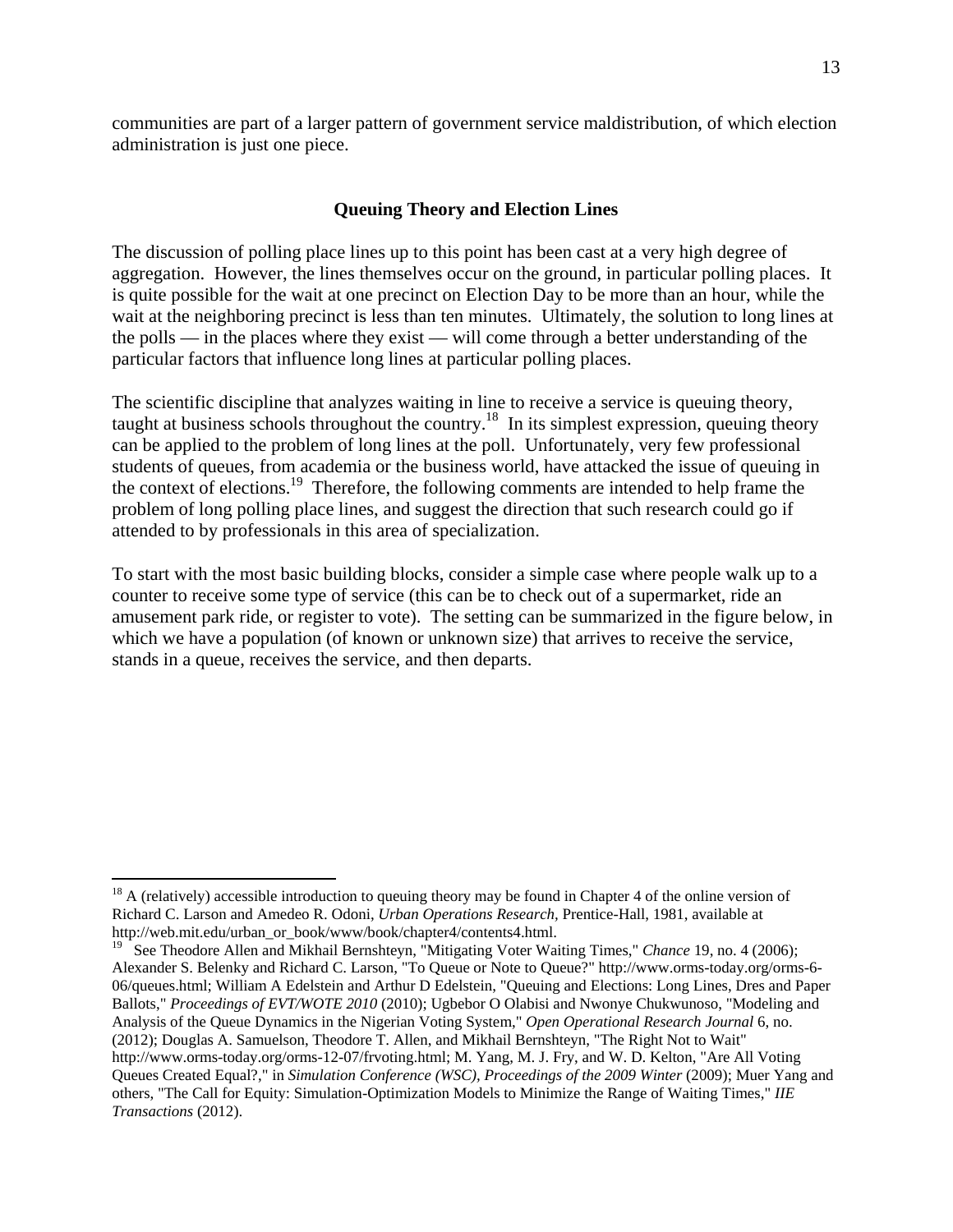

Using a simple set of mathematical tools, knowledge about the design of the system (e.g., how many service stations are in place) and assumptions or knowledge about inputs (e.g., how frequently new customers arrive), it is possible to predict ahead of time quantities such as the average wait in the queue, the average length of the queue, and the number of customers the system can handle in a given unit of time.

It is a simple set-up like this that has motivated the two most direct applications of queuing theory to the issue of polling places — studies by Allen and Bernshteyn and by Edelstein and Edelstein that were previously cited. These studies have provided an analysis of waiting times in Franklin County (Columbus), Ohio, in light of the allocation of equipment to precincts (Allen and Bernshteyn) and a method for allocating voting machines to precincts (Edelstein and Edelstein).

Research papers such as these are just the start of the application of queuing theory to the field of election administration. The reason it is just a start is that the actual complexity of even the simplest polling site is much greater than what was depicted in the figure above. Most importantly, three major services are provided at each polling place, not one: checking in (including verifying one's identity and receiving the proper ballot), marking the ballot, and submitting the ballot for counting. Thus, even at its simplest, the typical in-person voting station (either Election Day or early) should be described using a figure such as the one below, in which the issue is not managing one queue, but three related queues, in which departures from one feed the next.



A fundamental observation that emerges from this figure is the potential cascading of problems "downstream." For instance, a delay in scanning ballots, which is part of submitting ballots at the end of the process, can produce a long line of people with marked ballots who wish to leave the polling place, but can't. This, in turn, can lead managers of the polling station to restrict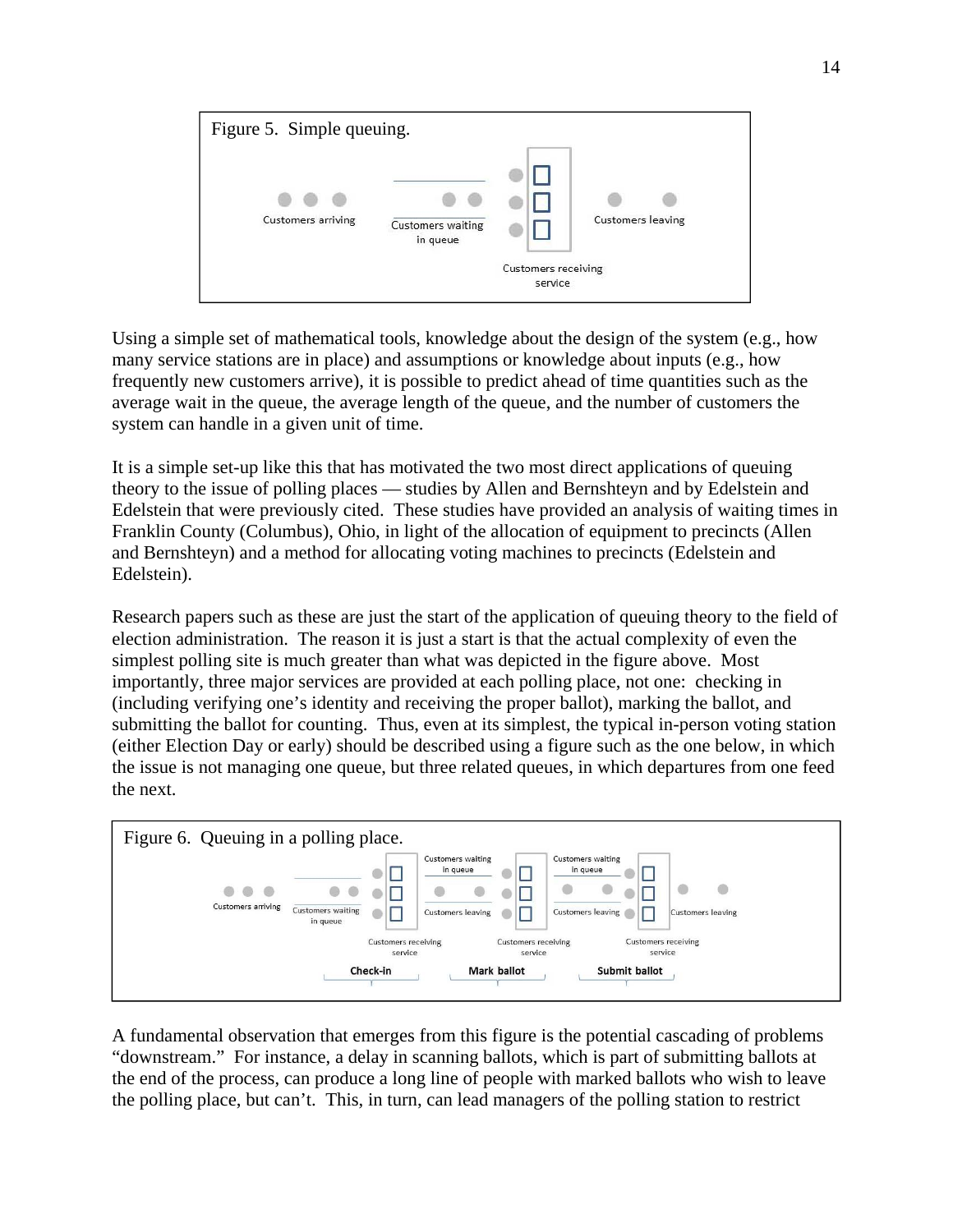access to check-in, to preserve order at the voting booths and the check-out tables. Lines accumulate at the door, even though the bottleneck is at the end of the process. Indeed, press reports of polling places with notoriously long lines have noted these cascading effects — such as voters waiting to scan in a large number of ballot cards after they had marked their ballots in south Florida counties in 2012 or voters waiting to gain access to electronic voting machines after they had checked in at the registration table.

*All things being equal,* average wait times to check-in and average service times for the complete voting process will be reduced as more places are available for voters to check in, for them to mark their ballots, and for them to scan their ballots and leave. Of course, as the figure above suggests, simply adding capacity at one of the three major services may have little-to-no effect on service time at the polling place, if the capacity at the other services is not complementary. In other words, adding more voting machines to a polling place that has a registration check-in bottleneck will be unlikely to reduce waiting times much, if at all.

In addition, all things being equal, service times will be shortened as the number of voters arriving at a polling place is decreased. We will address the effectiveness of following this strategy in the next section. For now, suffice it to say that there are two ways to implement a decrease in voters arriving at a polling place in the short term. First, the number of voters assigned to a polling place can be reduced. Second, voters can be removed from in-person voting, by having them vote by mail, or voters can be shifted from Election Day voting to inperson early voting. Whether such a strategy is effective depends heavily on the "all things being equal" (*ceteris paribus*) proviso. For instance, encouraging more voters to use the mails at the same time as the number of precinct polling places are reduced may have no, or a negative, effect on waiting times, if the resources for handling the remaining in-person voters do not increase on a per-voter basis.

## **Mitigating Long Lines**

All of the strategies to mitigate long lines can be thought of in terms of the simple queuing theory schematic sketched out above. Leaving aside for the moment the issues of ensuring that the capacities within the specific polling place service points are properly balanced, and applying the *ceteris paribus* proviso, lines will be lowered if (1) the number of voters coming to a polling place is reduced, (2) the number of service points is increased, or (3) average transaction times are reduced. The following categorize various policy proposals that have been put forward as means to improve the problem of line lengths under these topics, providing some comments about the empirical basis of many of the proposals.<sup>20</sup>

*Reduce the number of voters coming to the polling place*

1

• Increase opportunities to vote by mail, thus reducing the total number of people using all *forms of in-person voting.* Assuming that personnel and equipment are not shifted away from the in-person voting sites, the remaining in-person voters would presumably be

 $20$  These proposals draw heavily on Justin Levitt, "Means to Reduce Lines at the Polls," (Los Angeles, Calif.: Loyola Law School, 2012). See the Levitt paper for a longer list of proposals than the one presented here.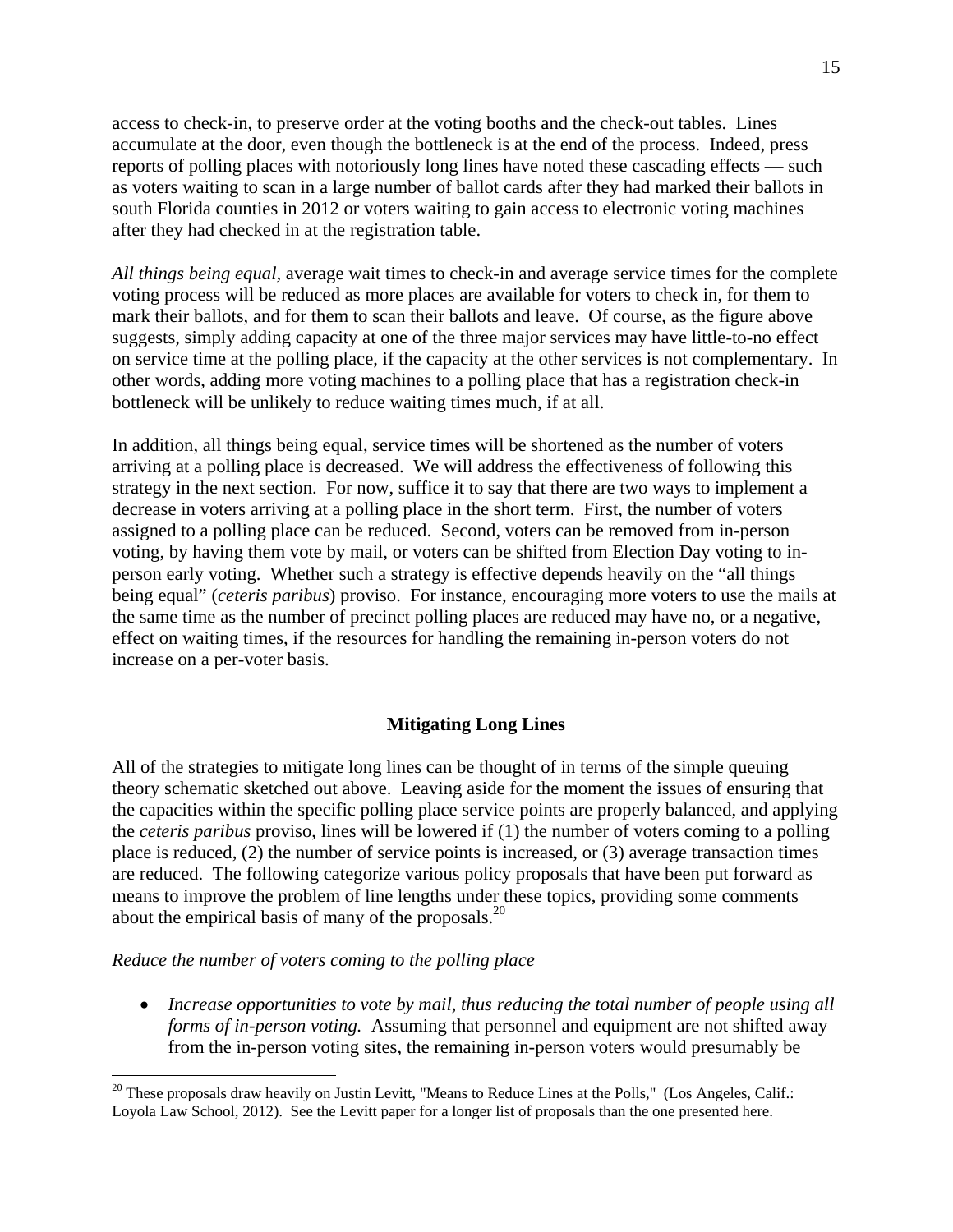processed more quickly. At the macro level, the shift of voters away from in-person voting has not decreased wait times. Indeed, there is a statistically significant *negative*  correlation between the change in people voting in-person in 2012 (compared to 2008) and the change in average waiting times, measured at the state level. (In other words, states that had relatively more people vote in-person in 2012 had a slight *decrease* in average wait times.)

- *Increase opportunities to vote early in-person, removing pressure from traditional precincts.* This is similar to the proposal discussed immediately above. The empirical evidence that this has been effective is also weak. For instance, a decline in the percentage of voters voting on Election Day between 2008 and 2012 at the state level is uncorrelated with a decline in average wait times on Election Day.
- *Make Election Day a holiday, allowing for arrival times to be smoothed out during the day at traditional polling places.* This proposal is aimed at the problem that Election Day experiences an early morning pre-work rush that is particularly inconvenient to voters. In 2012, according to responses to the SPAE, voters arriving on Election Day before 9:00 a.m., who accounted for 24% of all Election Day voters, waited an average of 16 minutes to vote. In comparison, those arriving after 9:00 a.m. waited an average of 10 minutes.<sup>21</sup> This is a popular reform. Among SPAE respondents, 58% supported this reform, ranging from 40% in Iowa to 75% in the District of Columbia.<sup>22</sup> Currently, no American state has an Election Day holiday, and the academic literature is mixed on whether Election Day holidays are associated with an increase in turnout in the countries that have them.<sup>23</sup>

#### *Increase the number of service points*

 $\overline{a}$ 

 *Increase the number of precincts.* This would reduce the number of voters who need to be processed through each Election Day polling place. Note that the trend in many states has been in the opposite direction, often in response to the decline in in-person voters. However, it may be that the decline in polling places is outpacing the decline in in-person voters. For instance, the total number of Election Day voters in Florida declined by 7% from 2008 to 2012.<sup>24</sup> Through the merger of precincts and the co-location of precincts in a single polling place, the number of precincts in Florida declined at a faster rate, by 11% (from 6,992 to 6,242), and the number of polling locations similarly declined by 12%

<sup>&</sup>lt;sup>21</sup> The survey results also suggest a much smaller surge between 5:00 p.m. and 6:00 p.m., but it is much less intense and shorter-lived than the early morning rush. (These comments, of course, reflect national patterns. Local conditions will vary.)

 $22$  It should be noted that support for this proposal is strongly divided by party identification, being favored by 70% of Democrats, 57% of independents, and 44% of Republicans.

<sup>23</sup> Compare Mark N. Franklin, Electoral Participation, in *Comparing Democracies: Elections and Voting in Global Perspective*, Lawrence LeDuc, Richard G. Niemi and Pippa Norris (eds.), Thousand Oaks, Calif., 1996 and Andre Blais, Louis Massicotte, and Agnieszka Dobrzynska, *Why Is Turnout Higher in Some Countries than Others?* Ottawa, Elections Canada, 1996.

 $24$  The data reported here were obtained from the Florida Division of Elections. Upon examination of the recently released draft 2012 EAVS data, it is clear that a significant amount of data cleaning is needed before we can draw conclusions about the ratio of voters to polling places nationwide.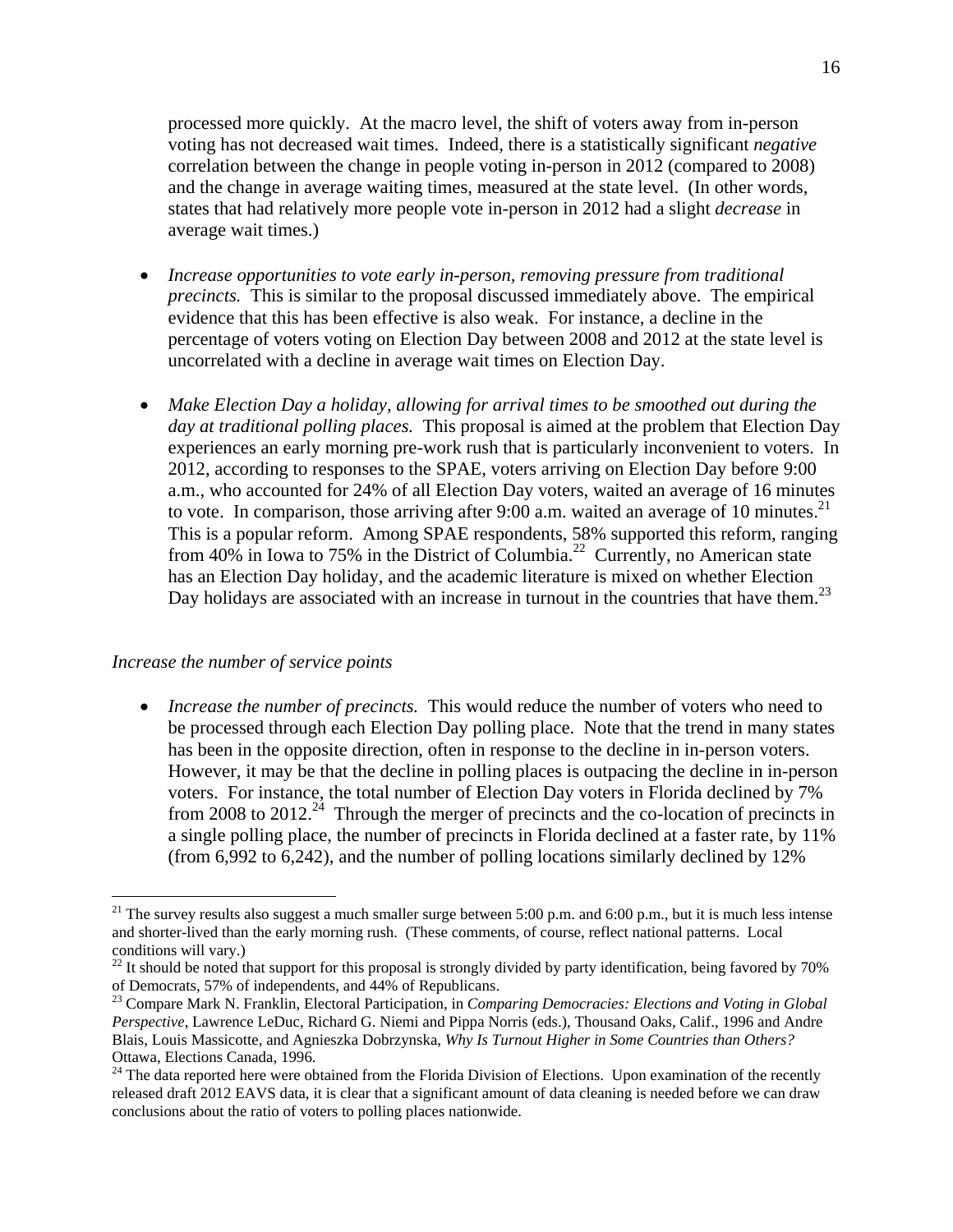(from 5,598 to 4,928). As a result, the average number of Election Day voters per precinct actually grew by 4% (from 552 to 576).<sup>25</sup> Florida's counties did increase the total number of early voting sites from 2008 to 2012, from 276 to 296, a 7% increase. Despite the fact that the number of early voters declined by 11% across the two elections, the total number of early voting days was reduced by six. Thus, on a per-day basis, Florida's early voting sites had to handle 46% more voters in 2012 than they did in 2008.26

- *Increase the number of poll workers.* An increase in the number of poll workers would presumably provide the opportunity to increase the number of service points, especially at the check-in table, and provide redundant coverage in the event of a problem at the polls. As an empirical matter, there is no correlation between the number of poll workers per voter, at the state level, and wait times, but that could be because the unit of analysis, the state, is too crude to pick up any relationship that does in fact exist. An important caution about this proposal is offered by the research of Spencer and Markovits, cited above, who found a *positive* relationship between the length of lines in their study of northern California precincts and the number of people staffing the check-in tables. While the causality of the situation described by Spencer and Markovits is ambiguous (e.g., perhaps more workers were assigned to precincts known to be prone to lines), they note that when there were more poll workers assigned to a precinct, they tended to be deployed inefficiently. Therefore, the issue may not be so much *how many* poll workers are assigned, but how they are organized.
- *Increase the number of machines.* The same intuition applies to this recommendation as to the one immediately above. The same cautions also apply. There is no correlation between the number of voting machines and waiting time at the state level, and the Spencer and Markovits research found no relationship between the number of privacy booths at the precincts they observed and waiting times. Again, the issue may be more a matter of efficient deployment than a matter of numbers.
- *Favor paper balloting over DREs.* Although technologies are evolving all the time, there is evidence that voters who use electronic voting machines (DREs, for *D*irect *R*ecording *E*lectronic) take longer to vote than users of paper system. Research by Stewart that examined reported waiting times in the 2008 presidential election showed that voters who used DREs waited an average of 4.4 minutes longer to vote, compared to a baseline 11.3 minutes for users of optical scanners.<sup>27</sup> The mechanism giving rise to these longer lines is unclear. Two major factors are thought to be responsible. First, voters who use DREs appear to be more likely to vote all races on a ballot, causing service time at the machine to lengthen. Second, because of the high unit cost of DREs, compared to the unit cost of

 $\overline{a}$ 

<sup>&</sup>lt;sup>25</sup> The EAVS data does not record the number of scanners deployed to Election Day and early voting locations, so it is not possible to tell whether the consolidation of precincts was accompanied by a decrease in scanners available on Election Day at the polls.

<sup>&</sup>lt;sup>26</sup> In 2008 early voting sites had to process an average of 689 voters per day. That grew to 1,005 in 2012.

<sup>27</sup> Charles Stewart III, The Performance of Election Machines and the Decline of Residual Votes in the U.S., *The Measure of American Elections,* Barry C. Burden and Charles Stewart III (eds.), forthcoming. Similar findings are reported by Paul S. Herrnson and others, "Exceeding Expectations? Determinants of Satisfaction with the Voting Process in the 2008 U.S. Presidential Election.," *Journal of Politics* 75, no. 2 (2013).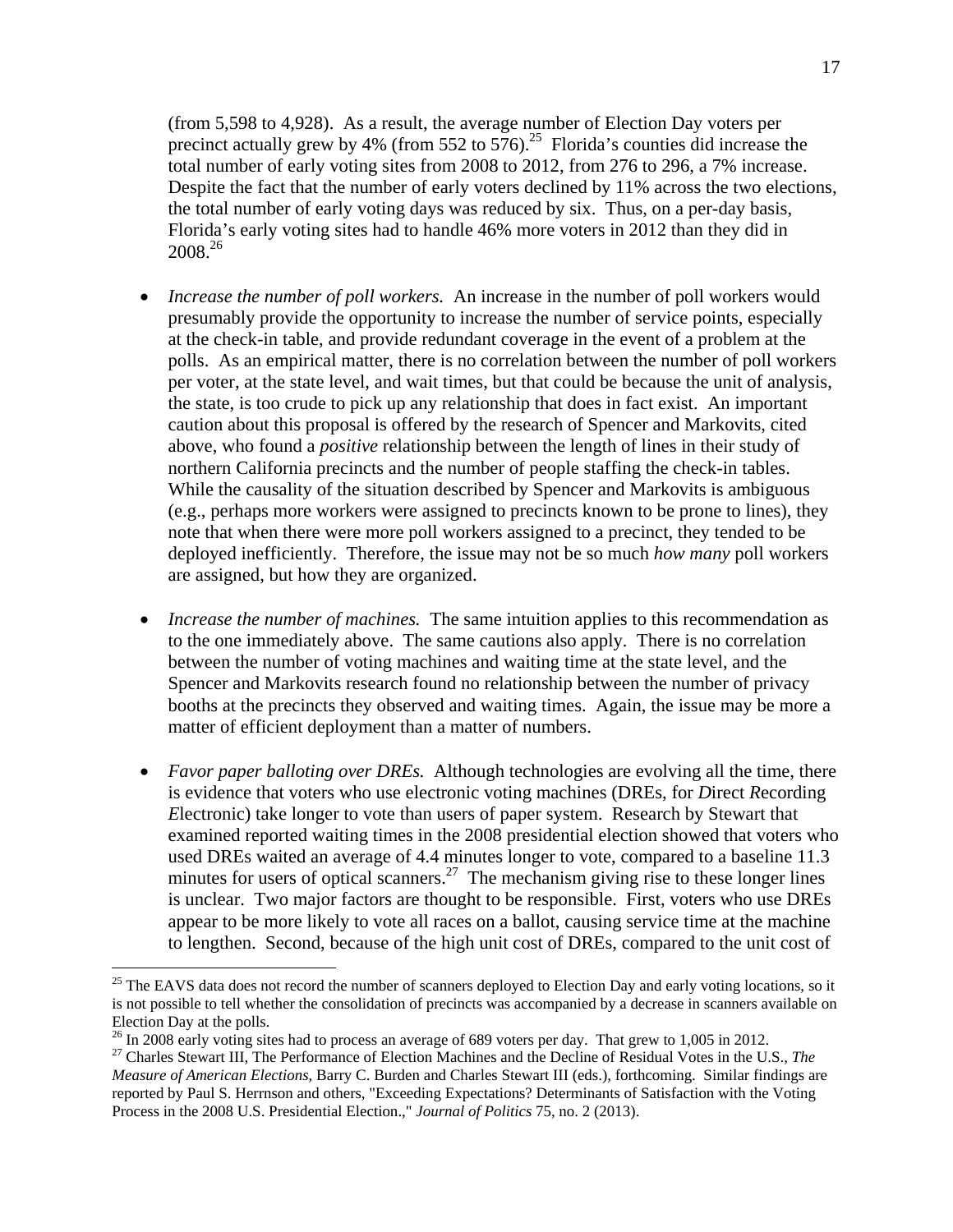privacy booths to mark paper ballots, local election offices that use DREs may find it more expensive to expand capacity in response to an anticipated surge in turnout.

#### *Reduce average transaction times*

1

- *Increase information to voters.* Not knowing where to vote continues to be a problem for some voters; when voters show up at the wrong polling place, they slow down transactions at the registration table, as the error is caught and the voter (perhaps) redirected. Not knowing for whom to vote ahead of time — or how to vote on complicated initiatives and referendums — can cause voters to occupy more time in the voting booths. Local governments, often in partnership with information technology companies such as Google, have moved quickly to push more information about voter registration and ballot items onto the Internet, although no systematic studies have yet to be published that gauge their effectiveness. It is not unreasonable to surmise, however, that one of the reasons why California's average polling place wait times are so short, despite the state's notoriously long ballots, is due to the comprehensive information booklets sent to voters ahead of each election.
- *Increase the functionality of electronic poll books.* Electronic poll books hold the promise to speed up the check-in process and lower error rates at precincts. As of yet, however, there is no evidence that electronic poll books have cut down on waiting times. Further work to increase the functionality of electronic poll books, including more sophisticated search capabilities, holds the promise to cutting down waiting times.
- *Decrease the length of ballots.* The general trend in American elections over the past century has been the consolidation of elections onto a single day. Whereas a century ago it was common for states to hold local, state, and federal elections on different days, today it is common for states to schedule elections at all levels of government on the same first Tuesday after the first Monday of November in even-numbered years. This has the virtue of saving money — a topic that is increasingly prominent whenever a special election must be held to fill a vacancy — but it comes at the cost of lengthening the ballot, requiring voters who wish only to vote for president to wait for voters ahead of them to fill out ballots for state and local races. Furthermore, long, legalistic text associated with ballot questions can slow down voters who are unfamiliar with the issues being voted on or, as was demonstrated in Florida in 2012, require the use of multiple ballot cards, each of which must be separately scanned for the voter to check out. Finally, ballots that disregard best-practices in the field of graphic design — which may describe most ballots used by voters — slow down the process. Overall, better attention to factors that cause ballots to grow in size could reduce the time it takes voters to mark their ballots. $^{28}$

<sup>&</sup>lt;sup>28</sup> A recently published article by Herrnson et al. demonstrated a relationship between ballot length and expectations about how long it would take to vote. In a simple analysis using their data, we were able to estimate that in 2008, each additional item on the ballot increased the time waiting to vote by about 13 seconds. See Herrnson and others.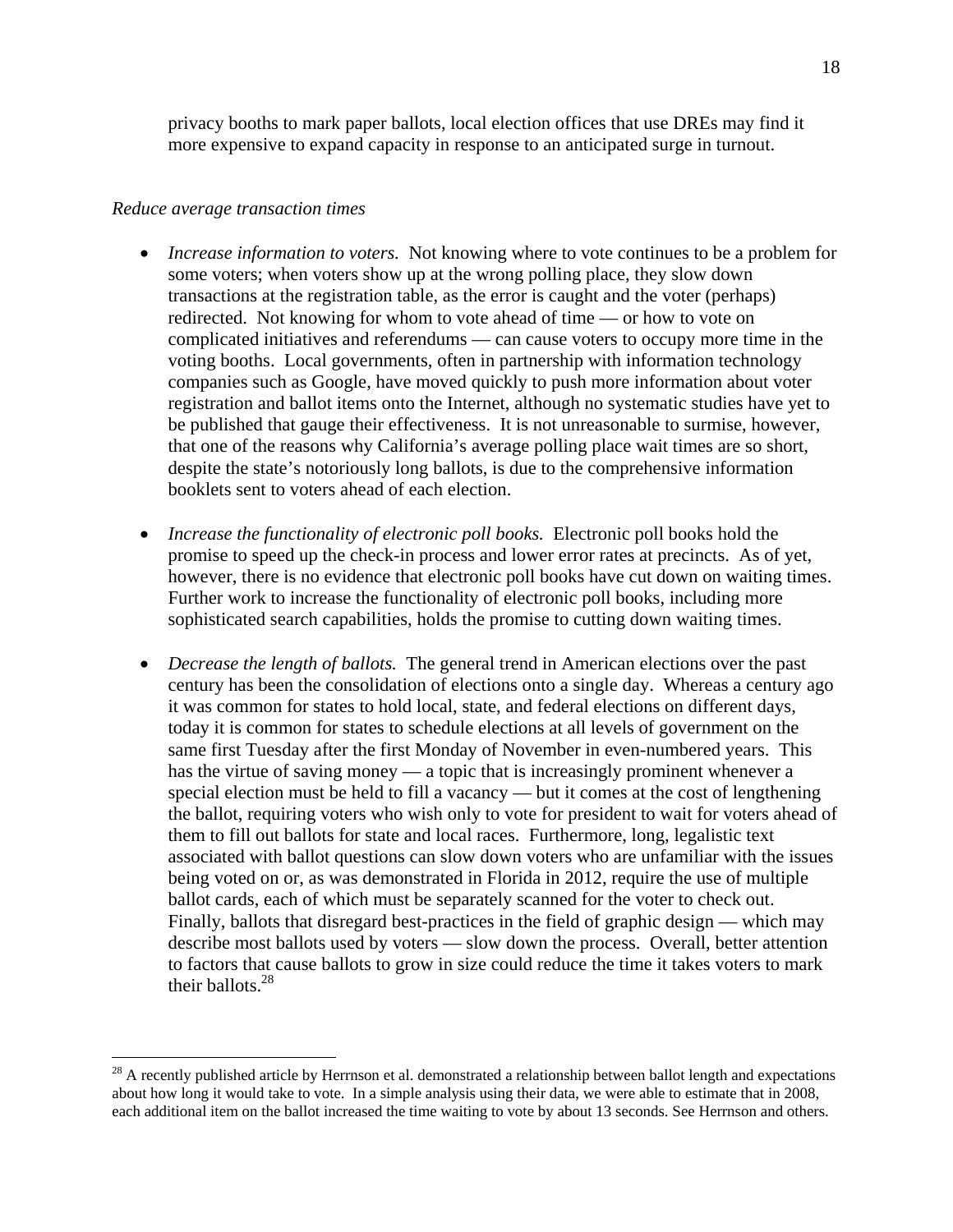One final comment is important here: All of these policy proposals not only are offered under the proviso of "all things being equal," they need to be kept in mind in light of budgetary and space constraints. Most of these proposals would cost money, at a time when local governments are trying to find ways to economize. (And, of course, election administration has rarely been a top priority for local government spending.) Despite the strong desire to deal with the problem of long lines within the envelope of current government spending, it is hard to imagine how the most promising possibilities can be pursued without an infusion of at least some new money into election administration.

Space is another constraint that is rarely highlighted, but in the context of trying to streamline operations, it could be critical. Nearly all physical polling places are located in repurposed space. According to the 2012 SPAE, 32% of Election Day voters voted in school buildings, 22% in churches, and 16% in community centers, with the remaining 30% of voters using a hodgepodge of police/fire stations, libraries, stores, and private residences; for early voting, 44% voted in government buildings such as court houses and city halls, 16% in libraries, and 14% in community centers. The important thing to note is that these are not standardized spaces, and it may not be possible to configure many of them optimally to reduce service times.

### **Conclusions**

The previous section reviews a list of the most common recommendations that have been proffered as solutions to the problem of long lines. Unlike post-2000, where research using existing data established a clear pattern that relate the use of antiquated voting machines to increased "lost votes," there is no single, high-impact solution to long lines that emerges from existing research — and certainly nothing that seems to apply everywhere.

It seems undoubtedly true that, *ceteris paribus,* if a state or locality were to reduce the number of voters coming to polling places, increase the number of service points, and decrease transaction times, lines would be shortened. However, the cost of these proposals is unknown, and more to the point, the effect of these proposals measured on a per-minute-reduced basis has yet to be quantified.

Therefore, while there may be some consensus solutions to local and state problems with long lines, much work still needs to be done to establish a basis for making changes that may seem less obvious, or for understanding trade-offs across competing values. We conclude this paper by making some observations about how the required fact base might be established, building off the evidence that already exists.

- 1. The "line problem" consists of two parts, *chronic* long lines and long lines due to *one-off events.*
- 2. Chronic long lines appear to beset only a handful of states and counties. Research that compares states that are similar demographically, but which have significantly different average wait times, would advance our understanding of how laws and practices facilitate expeditious service at polling places. Even in states with short average waiting periods,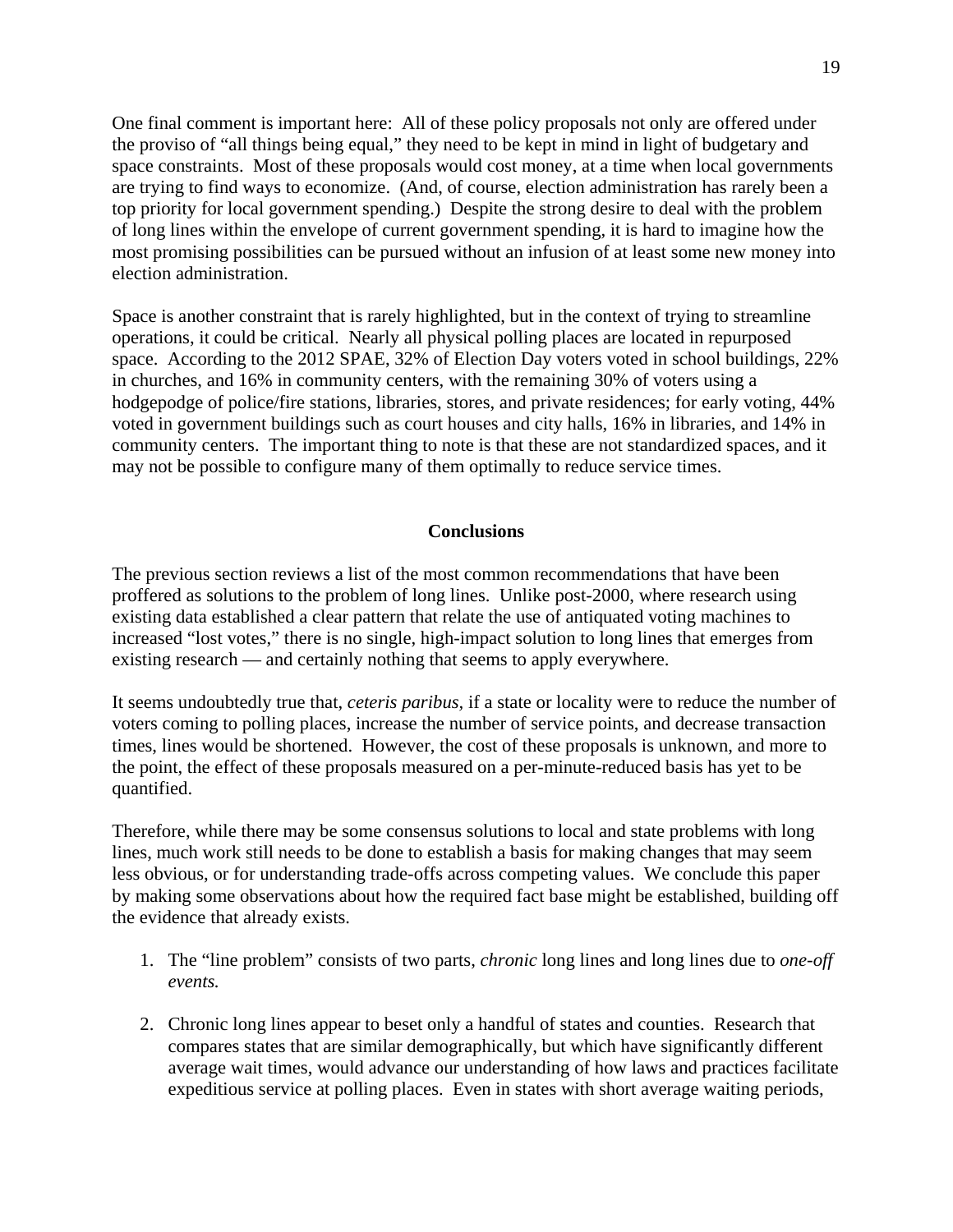urban areas can still have long lines. Understanding the chronic challenges of urban areas appears to be a distinct area where more research is needed.

- 3. All jurisdictions can be prone to emergencies that cause specific precincts to have long lines, and all jurisdictions could be helped by gaining access to better information about service times, to aid in a process of continued improvement. The EAC and professional associations are well positioned to facilitate the sharing of best practices among election officials, as they cope with the inevitable service crises on Election Day. The private and nonprofit sectors can be enlisted to develop tools that better capture customer service data, such as queue lengths, in real-time.
- 4. The EAC can provide a helpful role in supporting the research on voters' experiences and the extent and causes of line problems. It is within the EAC's mandate to report on the progress of state and local election officials in improving the customer service provided to voters in polling places, and to develop resources on the management of lines that can assist counties that have chronic line problems.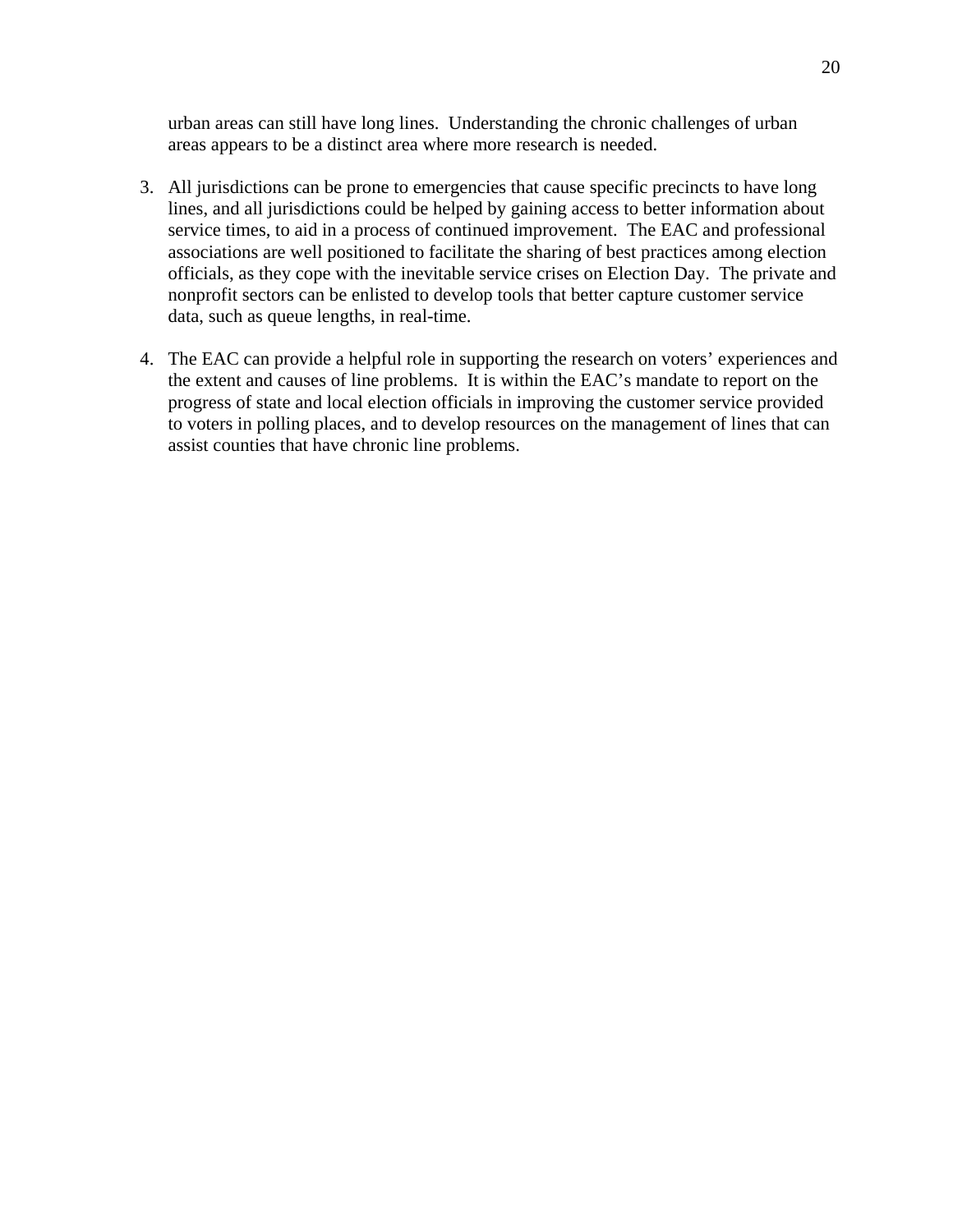# Appendix 1

|               |      | 2008                |                | 2012                  |                |                | 2008                  |                | 2012                  |
|---------------|------|---------------------|----------------|-----------------------|----------------|----------------|-----------------------|----------------|-----------------------|
|               |      | 95%                 |                | 95%                   |                |                | 95%                   |                | 95%                   |
| <b>State</b>  | Wait | m.o.e. <sup>a</sup> | Wait           | $m.o.e.$ <sup>a</sup> |                | Wait           | $m.o.e.$ <sup>a</sup> | Wait           | $m.o.e.$ <sup>a</sup> |
| Alabama       | 21   | 5.5                 | 10             | 2.4                   | Montana        | 6              | 2.1                   | 12             | 5.2                   |
| Alaska        | 5    | 1.7                 | 3              | 1.2                   | Nebraska       | 10             | 3.2                   | $\overline{4}$ | 1.1                   |
| Arizona       | 15   | 4.5                 | 8              | 2.9                   | Nevada         | 10             | 2.4                   | 8              | 1.3                   |
| Arkansas      | 21   | 4.7                 | 13             | 2.4                   | New Hampshire  | 6              | 1.7                   | 11             | 2.2                   |
| California    | 11   | 2.6                 | 7              | 0.8                   | New Jersey     | 7              | 1.5                   | 5              | 0.7                   |
| Colorado      | 10   | 4.1                 | $\,8\,$        | 2.7                   | New Mexico     | 12             | 2.9                   | 6              | 1.4                   |
| Connecticut   | 10   | 23.                 | 7              | 1.6                   | New York       | 9              | 1.3                   | 12             | 1.5                   |
| Delaware      | 12   | 3.2                 | $\overline{4}$ | $\mathbf{1}$          | North Carolina | 19             | 2.9                   | 13             | 1.4                   |
| D.C.          | 28   | 9.8                 | 37             | 7.5                   | North Dakota   | 5              | 1.9                   | 10             | 7.5                   |
| Florida       | 31   | 3.5                 | 39             | 4                     | Ohio           | 19             | 2.7                   | 10             | 1.3                   |
| Georgia       | 40   | 5.8                 | 16             | $\overline{c}$        | Oklahoma       | 22             | 4.9                   | 17             | 2.7                   |
| Hawaii        | 5    | 1.6                 | $\tau$         | $\overline{2}$        | Oregon         | na             | na                    | na             | na                    |
| Idaho         | 6    | 1.8                 | $\,8\,$        | 1.9                   | Pennsylvania   | 14             | 1.7                   | $\,8\,$        | $\mathbf{1}$          |
| Illinois      | 12   | 1.8                 | 12             | 2.2                   | Rhode Island   | 5              | $\overline{2}$        | 11             | 2.2                   |
| Indiana       | 22   | 3.6                 | 13             | 2.3                   | South Carolina | 56             | 7.7                   | 25             | 3.8                   |
| Iowa          | 5    | 1.5                 | 6              | 1.8                   | South Dakota   | $\overline{4}$ | 1.7                   | 3              | 1.2                   |
| Kansas        | 10   | 2.3                 | 11             | $\overline{2}$        | Tennessee      | 19             | 3.6                   | 13             | 1.7                   |
| Kentucky      | 12   | 2.6                 | 8              | 1.5                   | Texas          | 13             | 1.4                   | 11             | 1.1                   |
| Louisiana     | 16   | 3.5                 | 16             | 3                     | Utah           | 13             | 3.3                   | 10             | $\overline{2}$        |
| Maine         | 4    | 1.3                 | $\overline{4}$ | 1.1                   | Vermont        | $\overline{2}$ | 1.2                   | $\overline{2}$ | 0.7                   |
| Maryland      | 24   | 4.3                 | 36             | $\overline{4}$        | Virginia       | 28             | 4.6                   | 25             | 2.5                   |
| Massachusetts | 6    | 1.2                 | 7              | 1.2                   | Washington     | na             | na                    | na             | na                    |
| Michigan      | 20   | 3.5                 | 19             | 2.3                   | West Virginia  | 14             | 3.4                   | 11             | $\overline{2}$        |
| Minnesota     | 9    | $\overline{2}$      | 6              | $\mathbf{1}$          | Wisconsin      | 8              | 1.6                   | 8              | 1.4                   |
| Mississippi   | 11   | 2.9                 | 7              | 1.4                   | Wyoming        | 5              | $\overline{c}$        | 4              | 1.2                   |
| Missouri      | 20   | 3.7                 | 11             | 1.8                   |                |                |                       |                |                       |

Average wait times by state, 2008 and 2012

Oregon and Washington are excluded because they are vote-by-mail states.

Source: CCES and SPAE, 2008 and 2012.

<sup>a</sup> Margin of error.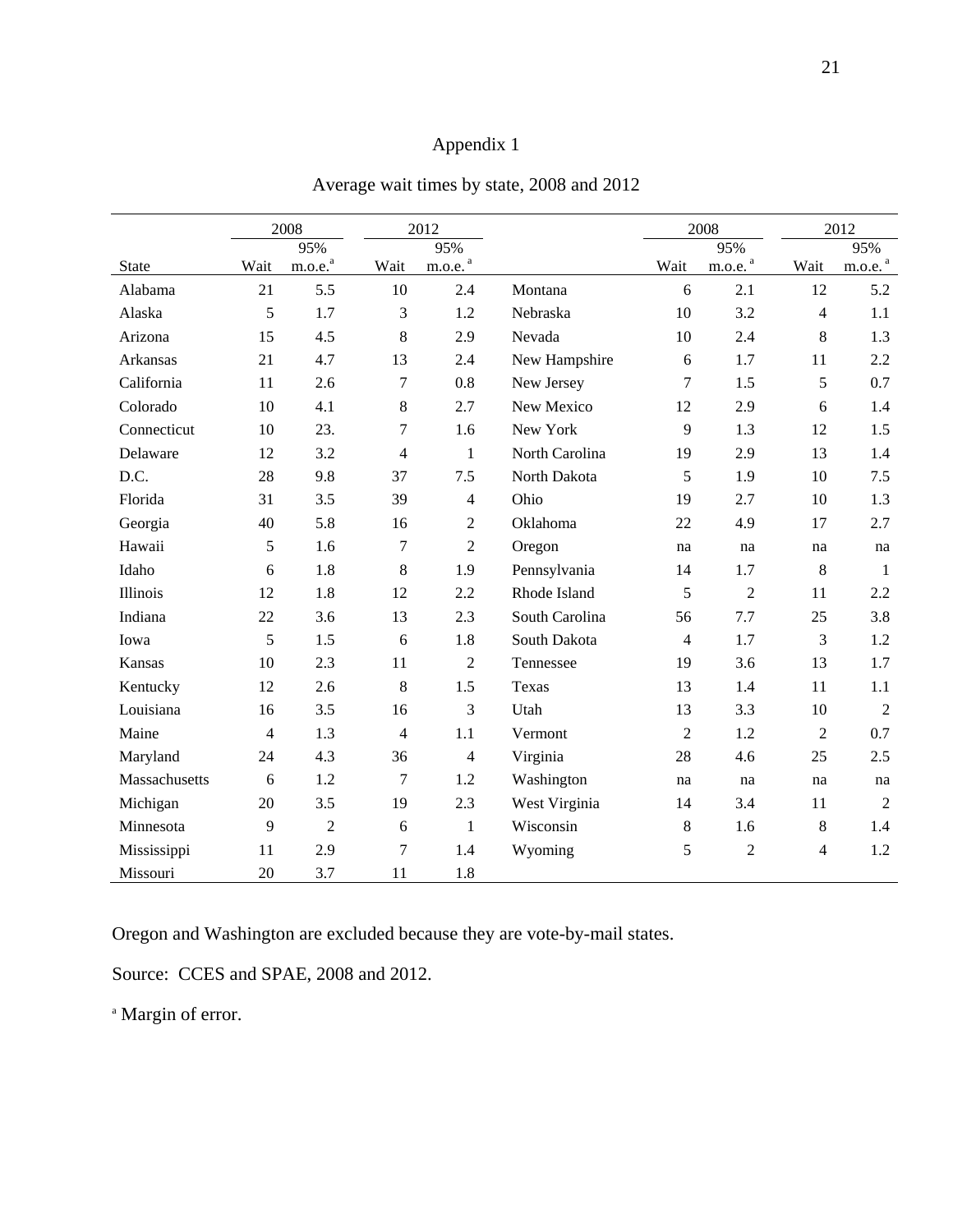# Appendix 2

| Mode of voting                       |            |              |           |                 |
|--------------------------------------|------------|--------------|-----------|-----------------|
| (Election Day = comparison category) |            |              |           |                 |
| -Early voting                        | $5.82***$  | $3.75***$    | $5.73***$ | 5.92***         |
|                                      | (0.51)     | (0.56)       | (0.59)    | (0.70)          |
| Race of voters                       |            |              |           |                 |
| (White = comparison category)        |            |              |           |                 |
| -Black                               | $9.53***$  | $7.06***$    | 4.99***   | 0.82            |
|                                      | (0.64)     | (0.63)       | (0.67)    | (0.87)          |
| -Hispanic                            | $5.09***$  | 5.99***      | 0.28      | 0.21            |
|                                      | (0.86)     | (0.85)       | (0.87)    | (1.13)          |
| -Asian                               | 0.76       | 2.28         | 2.19      | $4.20*$         |
|                                      | (1.56)     | (1.50)       | (1.50)    | (2.05)          |
| -Native American                     | 3.09       | 3.51         | 2.62      | 2.25            |
|                                      | (2.38)     | (2.28)       | (2.57)    | (3.33)          |
| -Mixed                               | 0.42       | 0.28         | 0.66      | 2.06            |
|                                      | (1.60)     | (1.53)       | (1.51)    | (1.81)          |
| -Other                               | $3.90*$    | 2.14         | 1.42      | 3.21            |
|                                      | (1.90)     | (1.18)       | (1.90)    | (2.28)          |
| -Middle Eastern                      | $-3.01$    | 0.08         | 1.19      | 2.29            |
|                                      | (4.41)     | (4.24)       | (4.08)    | (5.92)          |
| log(ZIP Code density)                | $2.05***$  | $2.24***$    | $0.51*$   |                 |
|                                      | (0.11)     | (0.12)       | (0.22)    |                 |
| Intercept                            | $-2.91***$ | $-3.48***$   | $8.40***$ | 12.30           |
|                                      | (0.79)     | (0.84)       | (1.51)    | (0.25)          |
| Fixed effects?                       | None       | <b>State</b> | County    | <b>ZIP</b> Code |
| $\mathbf N$                          | 18,580     | 18,580       | 18,580    | 18,580          |
| $R^2$                                | .05        | .14          | .33       | .76             |

## Multivariate Regression Predicting Wait Times in 2013 (Standard errors in parentheses)

\**p* < .05; \*\**p*<.01; \*\*\**p*<.001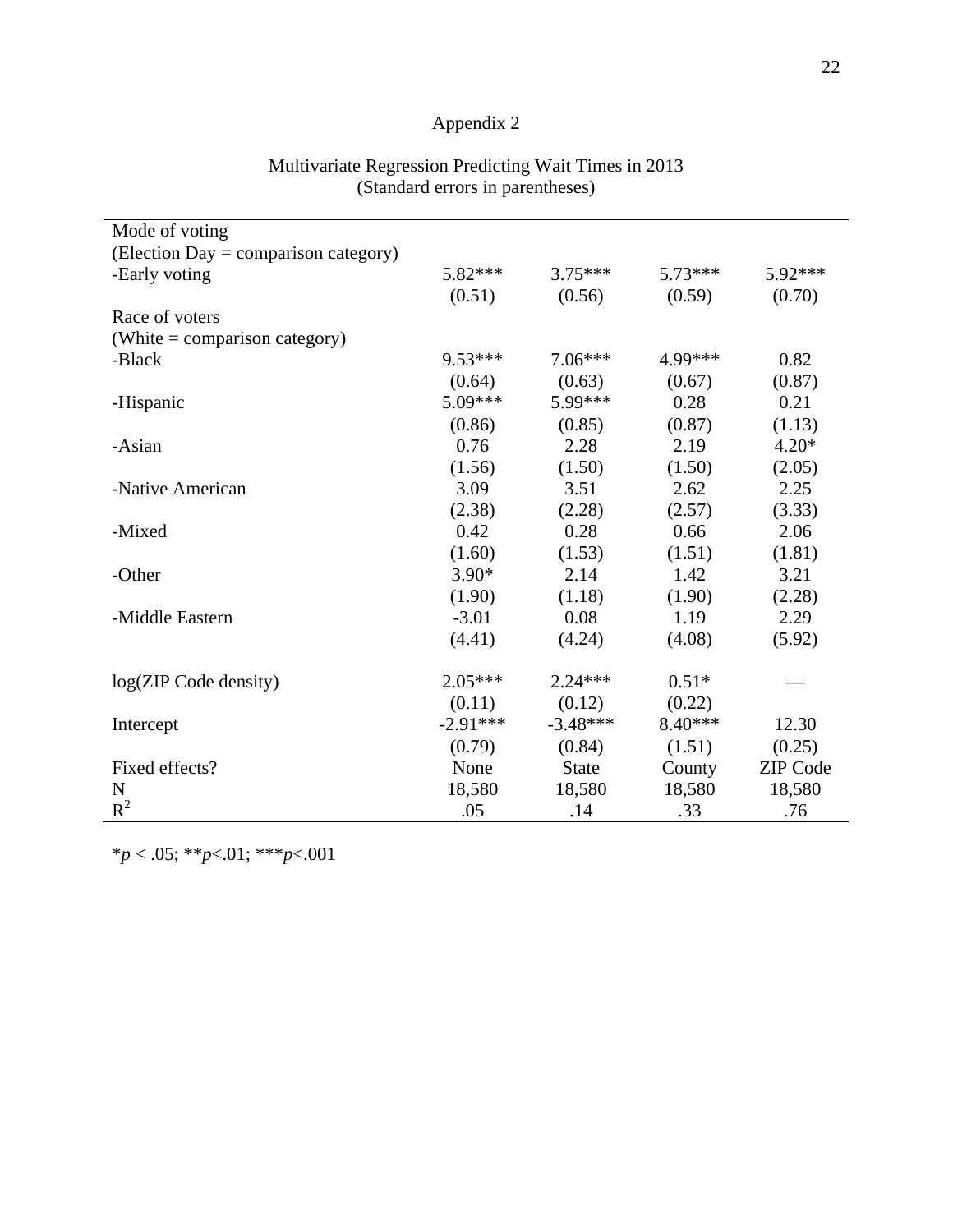#### Bibliography

- Allen, Theodore, and Mikhail Bernshteyn. "Mitigating Voter Waiting Times." *Chance* 19, no. 4 (2006): 25-36.
- Belenky, Alexander S., and Richard C. Larson, "To Queue or Note to Queue?" http://www.ormstoday.org/orms-6-06/queues.html.
- Caltech/MIT Voting Technology Project. *Voting: What Is/What Could Be*. Pasadena, Calif. and Cambridge., Mass.: Caltech and MIT, 2001.
- Edelstein, William A, and Arthur D Edelstein. "Queuing and Elections: Long Lines, Dres and Paper Ballots." *Proceedings of EVT/WOTE 2010* (2010).
- Herrnson, Paul S., Ryan L. Claassen, Richard G. Niemi, and Kelly D. Patterson. "Exceeding Expectations? Determinants of Satisfaction with the Voting Process in the 2008 U.S. Presidential Election." *Journal of Politics* 75, no. 2 (2013): 451-463.
- Levitt, Justin. "Means to Reduce Lines at the Polls." Los Angeles, Calif.: Loyola Law School, 2012.
- Olabisi, Ugbebor O, and Nwonye Chukwunoso. "Modeling and Analysis of the Queue Dynamics in the Nigerian Voting System." *Open Operational Research Journal* 6 (2012): 9-22.
- Samuelson, Douglas A., Theodore T. Allen, and Mikhail Bernshteyn, "The Right Not to Wait" http://www.orms-today.org/orms-12-07/frvoting.html.
- Sances, Michael, and Charles Stewart, III. "Partisanship and Voter Confidence, 2000-2010." In *MIT Political Science Department Working Papers*, 2012.
- Spencer, Douglas M, and Zachary S Markovits. "Long Lines at Polling Stations? Observations from an Election Day Field Study." *Election Law Journal* 9, no. 1 (2010): 3-17.
- Yang, M., M. J. Fry, and W. D. Kelton. "Are All Voting Queues Created Equal?" In *Simulation Conference (WSC), Proceedings of the 2009 Winter*, 3140-3149, 2009.